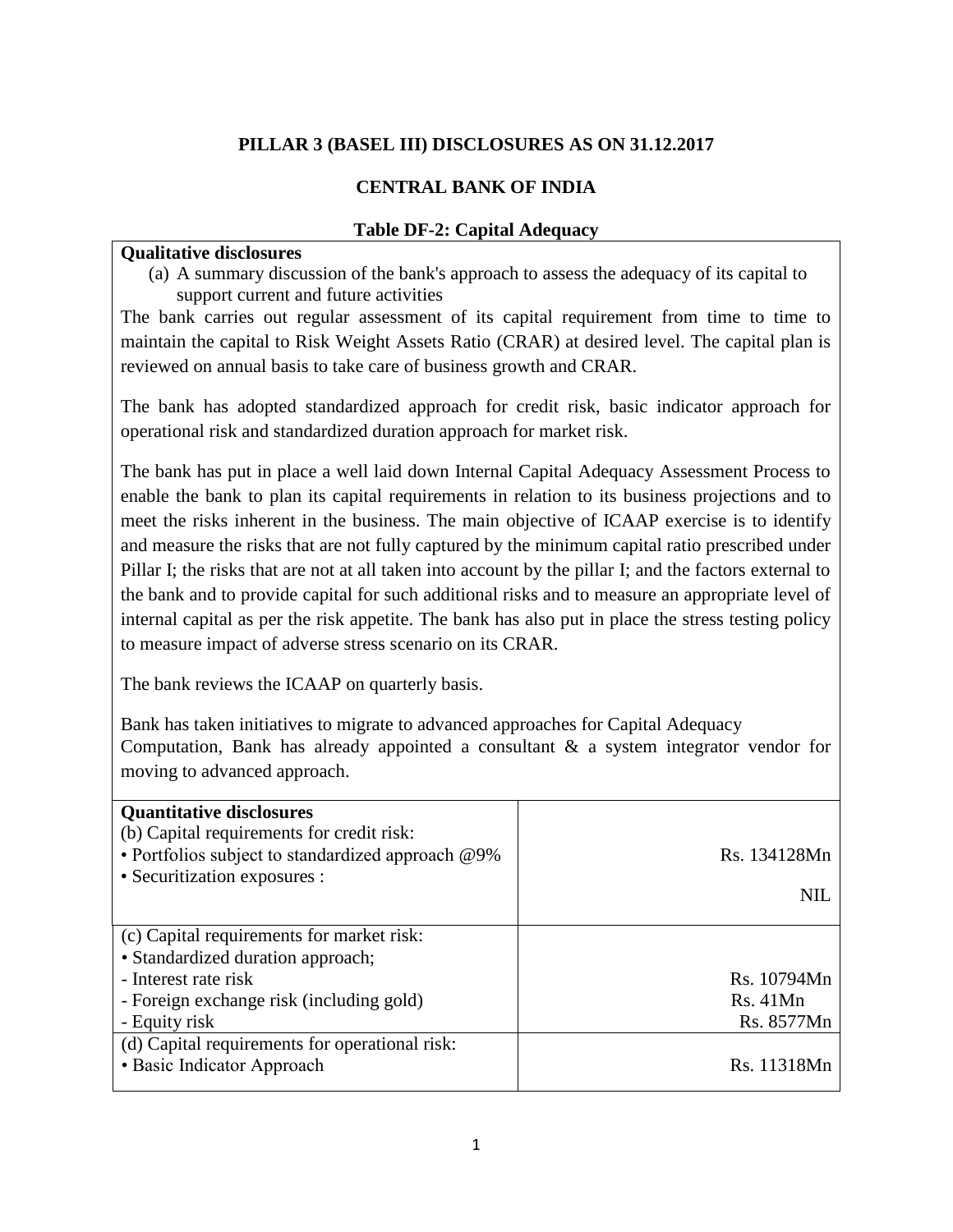| (e) Common Equity Tier 1, Tier 1 and Total Capital |       |
|----------------------------------------------------|-------|
| ratios:                                            |       |
| • Common Equity Tier 1                             | 5.87% |
| $\bullet$ Tier 1                                   | 5.87% |
| • Total Capital ratio                              | 7.87% |
|                                                    |       |

#### **General qualitative disclosure requirement**

A committee of board of Directors regularly oversees the Bank's Risk Management policies/practices under various risks viz. credit, operational, market etc. The bank also has separate committees for each risk comprising of top executives of bank headed by Chairman and Managing Director/ Executive directors such as Asset liability Management committee, Credit policy Committee, Operational Risk committee. These committees meet at regular intervals throughout the year to assess and monitor the level of risk under various bank operations and initiate appropriate mitigation measures wherever necessary.

The Risk Management Department at central office level which is headed by Chief Risk Officer (General Manager); measures, control and manages risk within the limits set by the Board and enforces compliance with risk parameters set by various committees. The General Manager is assisted by Deputy General Manager and a team of Assistant General Managers, Chief Managers, Senior Managers and Managers.

At all zonal offices and Regional office, Risk Managers are posted who act as an extended arm of the Risk Management Department of Central Office.

The bank has in place various policies such as Credit Risk Management Policy, Credit Risk Mitigation and Collateral Management Policy, Stress testing policy, Market Discipline &Disclosure policy, Intra group transaction and exposure policy, Operational risk policy, ALM policy and Market risk management Policy.

Besides these, the Loan Policy prescribing broad parameters governing loan functions, guidelines on appraisal and evaluation of credit proposals, lending powers of delegated authorities' exposure norms, prudential limits and measures, monitoring and controlling the credit portfolio is also in place.

The Credit Monitoring Department headed by General Manager monitors the loan portfolio, identify special mention accounts and take corrective measures. Loan review mechanism is also carried out by the department apart from processing and monitoring of accounts under CDR mechanism.

The bank has introduced rating models for various segments of borrowers including retail lending schemes which measures the risk associated with counterparties and helps in credit and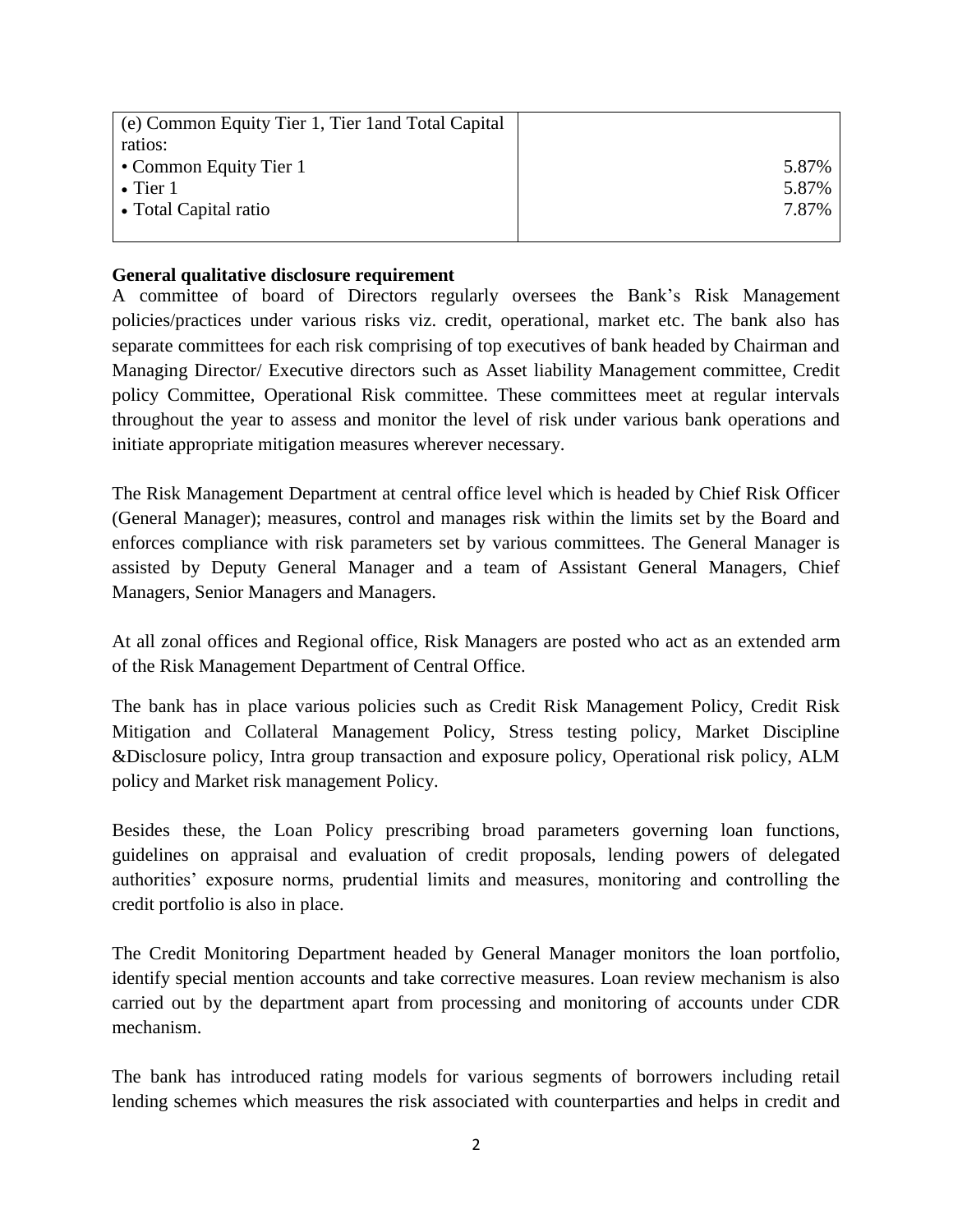pricing decisions. In case of large borrowers, credit risk assessment models evaluate financial risk, Industry risk, Management risk and business risk of the counter party and each of these risks are scored separately then overall rating is accorded to the counter party. Facility rating module is also available in the rating tool. Where parental support is available the same is also factored in rating, if corporate guarantee is available to the borrower.

## **Table DF-3**

#### **Credit risk: General disclosures for all banks**

#### **Qualitative Disclosures**

## **Credit risk**

#### **Impaired :**

The Working Group to review the existing prudential guidelines on restructuring of advances by banks/financial institutions in its report dated 20.07.2012 has observed that as per international accounting standards, accounts are generally treated as impaired on restructuring and recommended that similar practice should be followed in India. Ind AS 109 Financial Instruments contains guidance on the recognition, derecognition, classification and measurement of financial instruments including impairment and hedge accounting

A Non-Performing Asset shall be a loan or an advance where-

- (i) Interest and/or installment of principal remain overdue for a period of more than 90days in respect of a Term Loan;
- (ii) The account remains out of order for 90 days
- (iii) The bill remains overdue for a period of more than 90days in the case of bills Purchased and Discounted
- (iv) In case of advances granted for Agricultural purposes
	- a) The installment of principal or interest thereon remains overdue for two crop seasons for short duration crops
	- b) The installment of principal or interest thereon remains overdue for one crop seasons for long duration crops
- (v) The amount of liquidity facility remains outstanding for more than 90 days, in respect of a securitization transaction undertaken in terms of guidelines on securitization dated February 1, 2006.
- (vi) in respect of derivative transactions, the overdue receivables representing positive mark to- market value of a derivative contract, if these remain unpaid for a period of 90 days from the specified due date for payment.

#### **Out of Order:**

 An account should be treated as "out of Order" if the outstanding balance remains continuously in excess of the sanctioned limit/drawing power. In cases where the outstanding balance in the principal operating accounts less than the sanctioned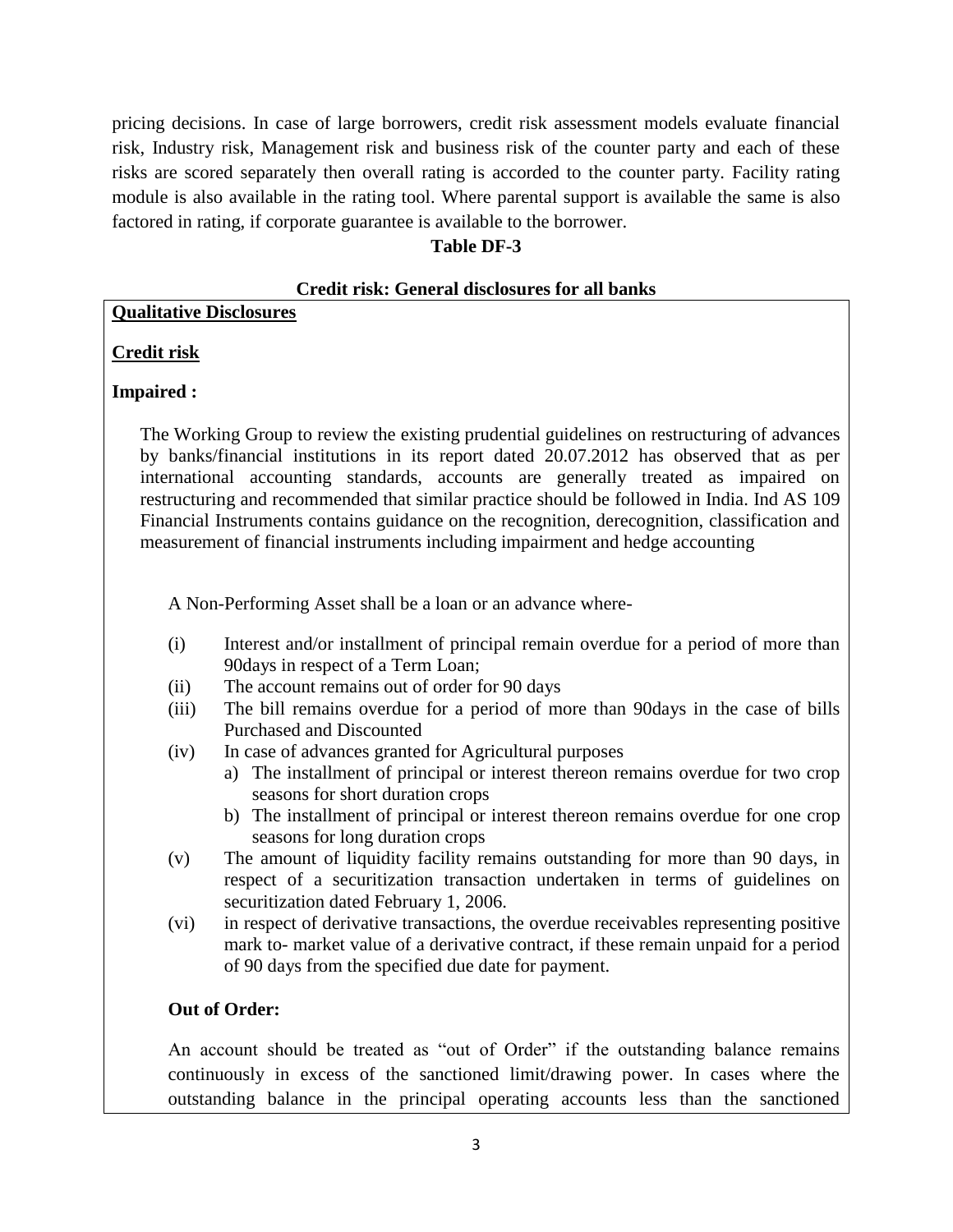limit/drawing power, but there are no credits continuously for 90 days as on the date of balance sheet or credit are not enough to cover the interest debited in the account during the same period.

## **Overdue:**

Any amount due to the bank under any credit facility is overdue if it is not paid on due date fixed by the bank.

## **Credit Risk Management Policy**

Bank has put in place a well-articulated Board approved Credit Risk Policy which is reviewed annually. The policy deals with the following areas:

- Credit risk- definition, Policy and strategy
- Risk identification & measurement,
- Risk grading and aggregation,
- Credit risk rating framework and reporting,
- Risk control and portfolio management,
- Mitigation techniques,
- Target markets and type of economic activity,
- Credit approval authority,
- Country and currency exposure,
- Maturity patterns, level of diversification,
- Cyclical aspect of the economy,
- Credit risk in off balance sheet exposure,
- Credit risk monitoring procedures
- Managing of credit risk in inter Bank Exposure,
- Country risk and other operational matters

#### **(Rs. in Mn)**

| <b>Quantitative Disclosures:</b>          |         |
|-------------------------------------------|---------|
|                                           |         |
| (a) Total gross credit risk exposures:    |         |
| Fund based <sup>*</sup> :<br>٠            | 3009757 |
|                                           |         |
| Non-fund based:<br>٠                      | 334072  |
| *includes cash, balances with banks,      |         |
| <i>investments etc.</i>                   |         |
| (b) Geographic distribution of exposures: |         |
| Overseas<br>٠                             | 8037    |
| Domestic<br>ш                             | 3335792 |
|                                           |         |
|                                           |         |
|                                           |         |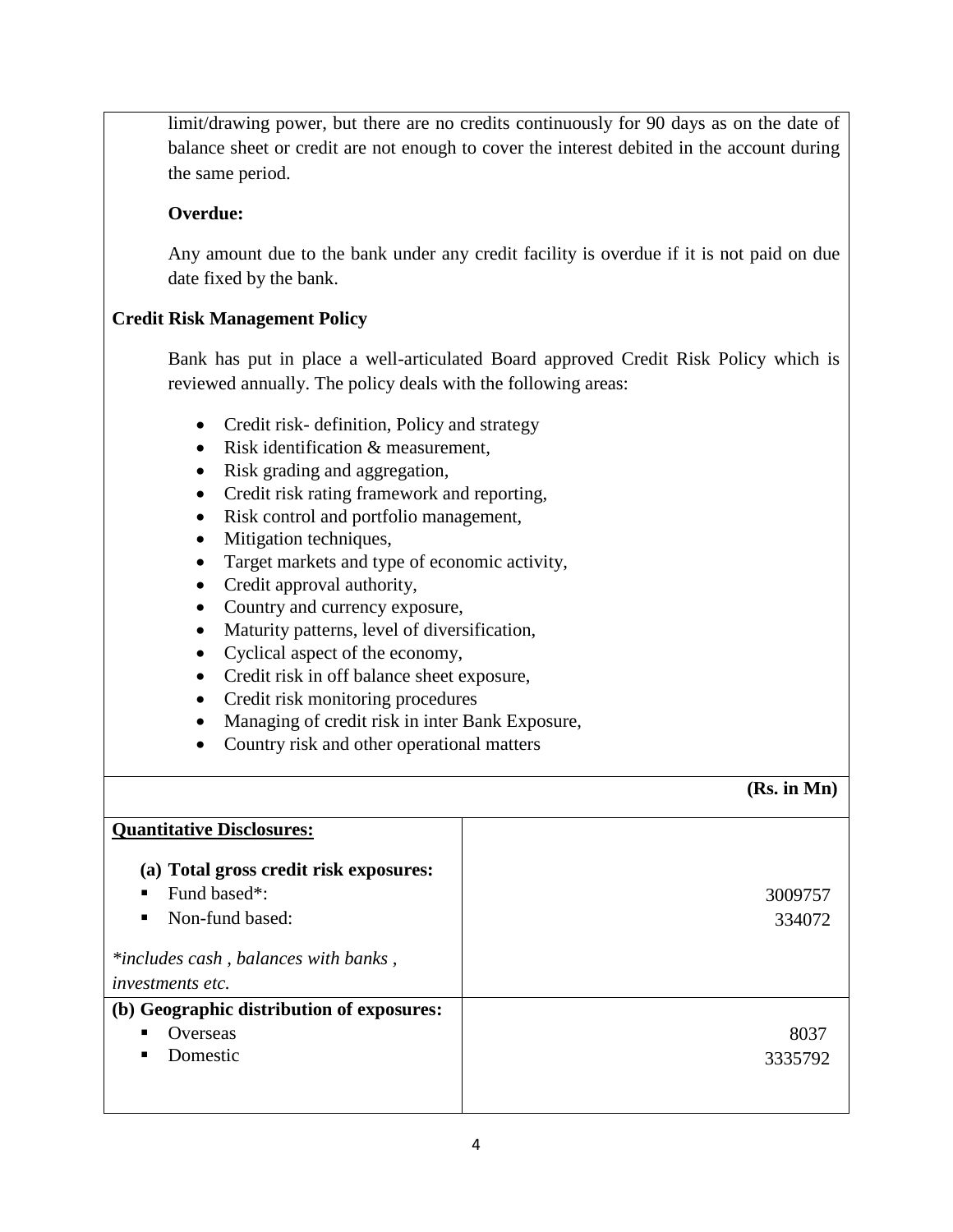## **(c) Industry type distribution of exposures**

| <b>Industry Name</b>          | <b>Funded</b>  | <b>Non Funded</b> | <b>Investment</b> |
|-------------------------------|----------------|-------------------|-------------------|
| A. Mining and Quarrying       | 2,029          | 1,513             | $\overline{0}$    |
| A.1 Coal                      | 744            | 1,490             | $\overline{0}$    |
| A.2 Others                    | 1,284          | 23                | $\mathbf{0}$      |
| <b>B. Food Processing</b>     | 75,811         | 21,921            | 4,954             |
| <b>B.1 Sugar</b>              | 27,874         | 4,785             | 4,344             |
| B.2 Edible Oils and Vanaspati | 13,625         | 12,531            | $\overline{0}$    |
| B.3 Tea                       | 2,618          | 37                | 1                 |
| <b>B.4 Coffee</b>             | 17             | $\overline{0}$    | $\theta$          |
| <b>B.5 Others</b>             | 31,678         | 4,568             | 610               |
| C. Beverages (excluding Tea & | 2,055          | $\overline{0}$    | $\theta$          |
| <b>Coffee) and Tobacco</b>    |                |                   |                   |
| C.1 Tobacco and tobacco       | 93             | $\overline{0}$    | $\overline{0}$    |
| products                      |                |                   |                   |
| C.2 Others                    | 1,962          | $\theta$          | $\theta$          |
| <b>D. Textiles</b>            | 70,970         | 17,523            | 2,192             |
| D.1 Cotton                    | 32,711         | 1,870             | 1,903             |
| D.2 Jute                      | 1,450          | 360               | $\mathbf{0}$      |
| D.3 Man-made, of which        | 179            | $\boldsymbol{0}$  | $\overline{0}$    |
| D.3.a. Handicraft/Khadi (Non  | $\overline{7}$ | $\theta$          | $\theta$          |
| Priority)                     |                |                   |                   |
| D.3.b. Silk                   | 166            | $\overline{0}$    | $\theta$          |
| D.3.c. Woolen                 | 6              | $\theta$          | $\overline{0}$    |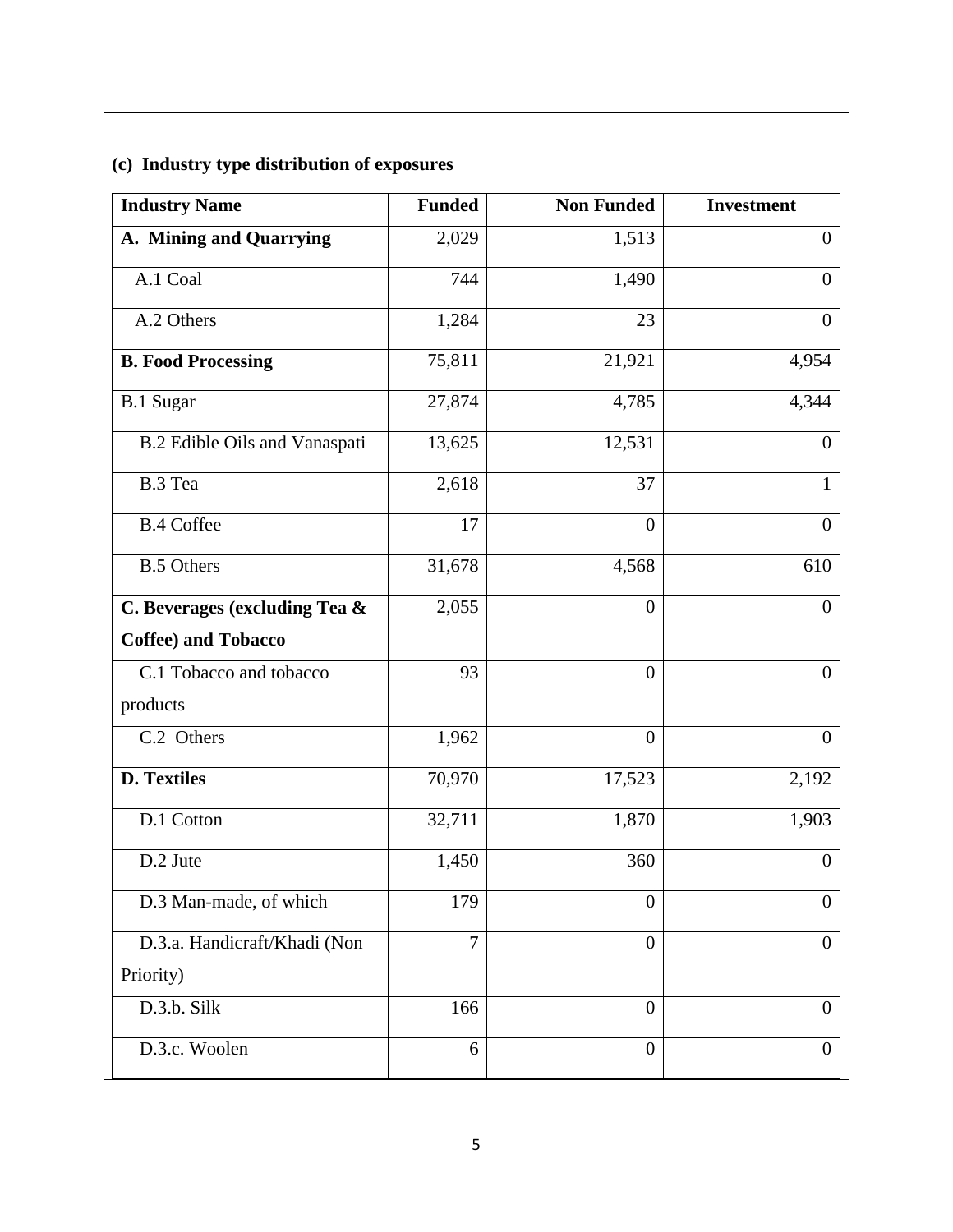| D.4 Others                           | 36,630  | 15,293         | 289              |
|--------------------------------------|---------|----------------|------------------|
| Out of D (i.e., Total Textiles) to   | 820     | $\overline{0}$ | $\overline{0}$   |
| <b>Spinning Mills</b>                |         |                |                  |
| <b>E.</b> Leather and Leather        | 705     | 157            | $\overline{0}$   |
| products                             |         |                |                  |
| F. Wood and Wood Products            | 806     | 405            | $\theta$         |
| <b>G. Paper and Paper Products</b>   | 5,151   | 2,767          | 138              |
| H. Petroleum (non-infra), Coal       | 13,764  | 2,618          | 34               |
| Products (non-mining) and            |         |                |                  |
| <b>Nuclear Fuels</b>                 |         |                |                  |
| <b>I. Chemicals and Chemical</b>     | 39,959  | 9,592          | 140              |
| Products (Dyes, Paints, etc.)        |         |                |                  |
| I.1 Fertilizers                      | 12,953  | 91             | $\overline{0}$   |
| <b>I.2 Drugs and Pharmaceuticals</b> | 11,167  | 6,703          | 96               |
| I.3 Petro-chemicals (excluding       | 4,165   | 713            | 19               |
| under Infrastructure)                |         |                |                  |
| I.4 Others                           | 11,674  | 2,085          | 25               |
| J. Rubber, Plastic and their         | 2,630   | 721            | $\theta$         |
| <b>Products</b>                      |         |                |                  |
| K. Glass & Glassware                 | 515     | 9              | $\boldsymbol{0}$ |
| L. Cement and Cement                 | 17,421  | 1,746          | $\overline{0}$   |
| <b>Products</b>                      |         |                |                  |
| M. Basic Metal and Metal             | 120,433 | 24,277         | 1,951            |
| <b>Products</b>                      |         |                |                  |
| M.1 Iron and Steel                   | 96,267  | 19,911         | 1,210            |
| M.2 Other Metal and Metal            | 24,166  | 4,366          | 740              |
| Products                             |         |                |                  |
| <b>N. All Engineering</b>            | 76,305  | 53,399         | 572              |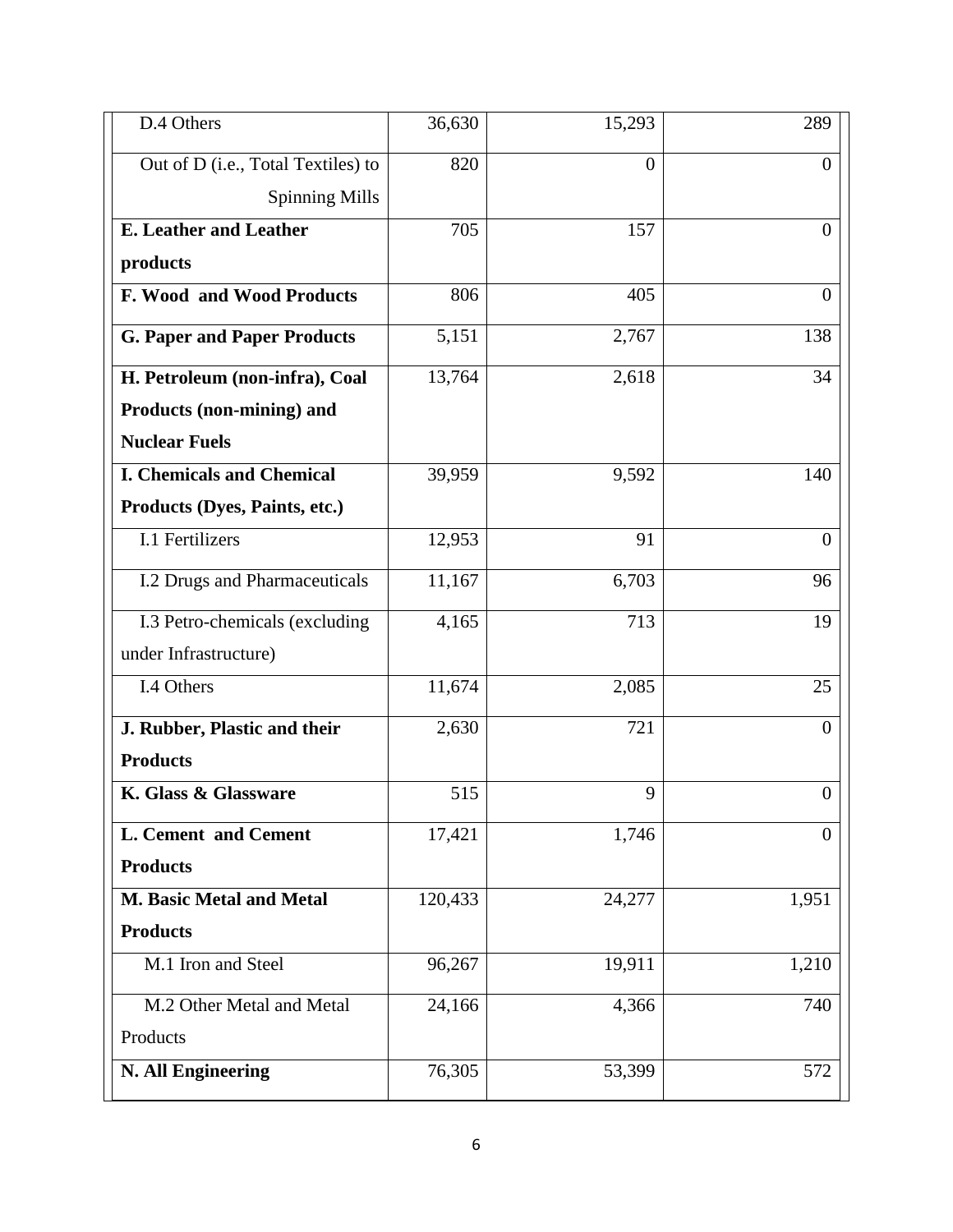| N.1 Electronics                    | 34111          | 1994             | 227              |
|------------------------------------|----------------|------------------|------------------|
| N.2 Others                         | 42192          | 51405            | 344              |
| O. Vehicles, Vehicle Parts and     | 9439           | 6940             | 173              |
| <b>Transport Equipments</b>        |                |                  |                  |
| P. Gems and Jewellery              | 17892          | 4354             | $\theta$         |
| Q. Construction                    | 67265          | 157501           | 2812             |
| R. Infrastructure                  | 440,859        | 53,338           | 65,748           |
| R.a Transport (a.1 to a.6)         | 98,159         | 5,412            | 2,108            |
| R.a.1 Roads and Bridges            | 63,055         | 2,633            | 2,108            |
| R.a.2 Ports                        | 6,846          | 590              | $\overline{0}$   |
| R.a.3 Inland Waterways             | 1,080          | $\boldsymbol{0}$ | $\overline{0}$   |
| R.a.4 Airport                      | 11,247         | 68               | $\mathbf{0}$     |
| R.a.5 Railway Track,               | 15,887         | 2,120            | $\overline{0}$   |
| tunnels, viaducts, bridges         |                |                  |                  |
| R.a.6 Urban Public                 | 44             | $\boldsymbol{0}$ | $\overline{0}$   |
| Transport (except rolling stock in |                |                  |                  |
| case of urban road transport)      |                |                  |                  |
| R.b. Energy (b.1 to b.6)           | 251,412        | 8,890            | 52,023           |
| R.b.1 Electricity Generation       | 128,456        | 7,691            | $\overline{0}$   |
| R.b.1.1 Central Govt               | 7,100          | $\overline{0}$   | $\theta$         |
| <b>PSUs</b>                        |                |                  |                  |
| R.b.1.2 State Govt                 | 29,227         | 3,699            | $\mathbf{0}$     |
| PSUs (incl. SEBs)                  |                |                  |                  |
| R.b.1.3 Private Sector             | 92,129         | 3,992            | $\overline{0}$   |
| R.b.2 Electricity                  | 9,485          | 854              | $\boldsymbol{0}$ |
| Transmission                       |                |                  |                  |
| R.b.2.1 Central Govt               | $\overline{0}$ | $\overline{0}$   | $\overline{0}$   |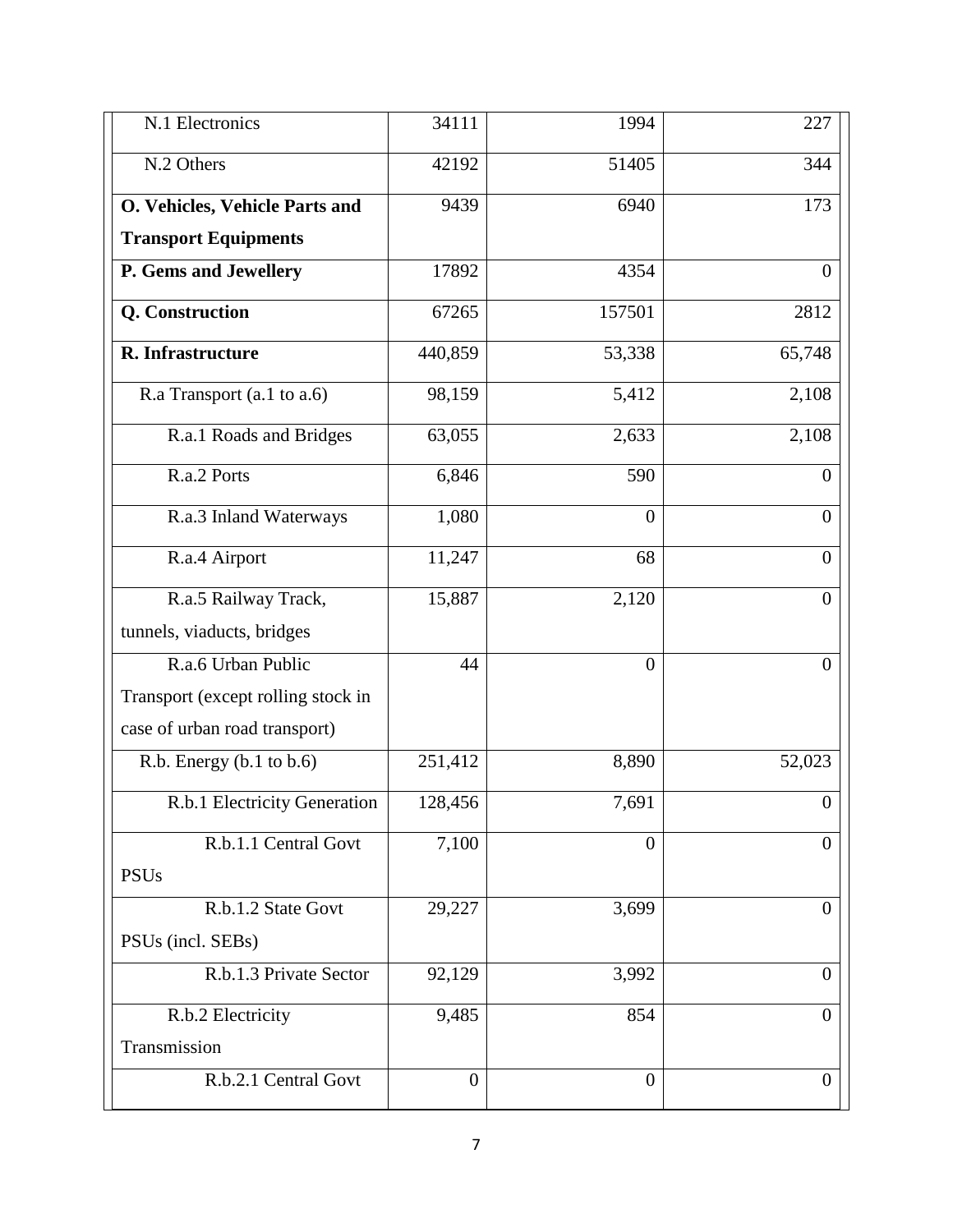| <b>PSUs</b>                     |                  |                  |                  |
|---------------------------------|------------------|------------------|------------------|
| R.b.2.2 State Govt              | 3,445            | 854              | $\overline{0}$   |
| PSUs (incl. SEBs)               |                  |                  |                  |
| R.b.2.3 Private Sector          | 6,041            | $\overline{0}$   | $\overline{0}$   |
| R.b.3 Electricity               | 92,029           | 344              | 52,023           |
| Distribution                    |                  |                  |                  |
| R.b.3.1 Central Govt            | $\overline{0}$   | $\overline{0}$   | $\overline{0}$   |
| <b>PSUs</b>                     |                  |                  |                  |
| R.b.3.2 State Govt              | 91,553           | 1                | 52,023           |
| PSUs (incl. SEBs)               |                  |                  |                  |
| R.b.3.3 Private Sector          | 476              | 343              | $\overline{0}$   |
| R.b.4 Oil Pipelines             | 9,198            | $\overline{0}$   | $\overline{0}$   |
| R.b.5 Oil/Gas/Liquefied         | 10,277           | $\overline{0}$   | $\overline{0}$   |
| Natural Gas (LNG) storage       |                  |                  |                  |
| facility                        |                  |                  |                  |
| R.b.6 Gas Pipelines             | 1,967            | $\overline{0}$   | $\overline{0}$   |
| R.c. Water and Sanitation (c.1) | 10,382           | 380              | $\overline{0}$   |
| to $c.7$ )                      |                  |                  |                  |
| R.c.1 Solid Waste               | 800              | $\overline{0}$   | $\overline{0}$   |
| Management                      |                  |                  |                  |
| R.c.2 Water supply              | $\boldsymbol{0}$ | $\boldsymbol{0}$ | $\boldsymbol{0}$ |
| pipelines                       |                  |                  |                  |
| R.c.3 Water treatment           | 3,074            | 380              | $\overline{0}$   |
| plants                          |                  |                  |                  |
| R.c.4 Sewage collection,        | 6,500            | $\overline{0}$   | $\overline{0}$   |
| treatment and disposal system   |                  |                  |                  |
| R.c.5 Irrigation (dams,         | 8                | $\overline{0}$   | $\overline{0}$   |
| channels, embankments etc)      |                  |                  |                  |
| R.c.6 Storm Water               | $\boldsymbol{0}$ | $\overline{0}$   | $\boldsymbol{0}$ |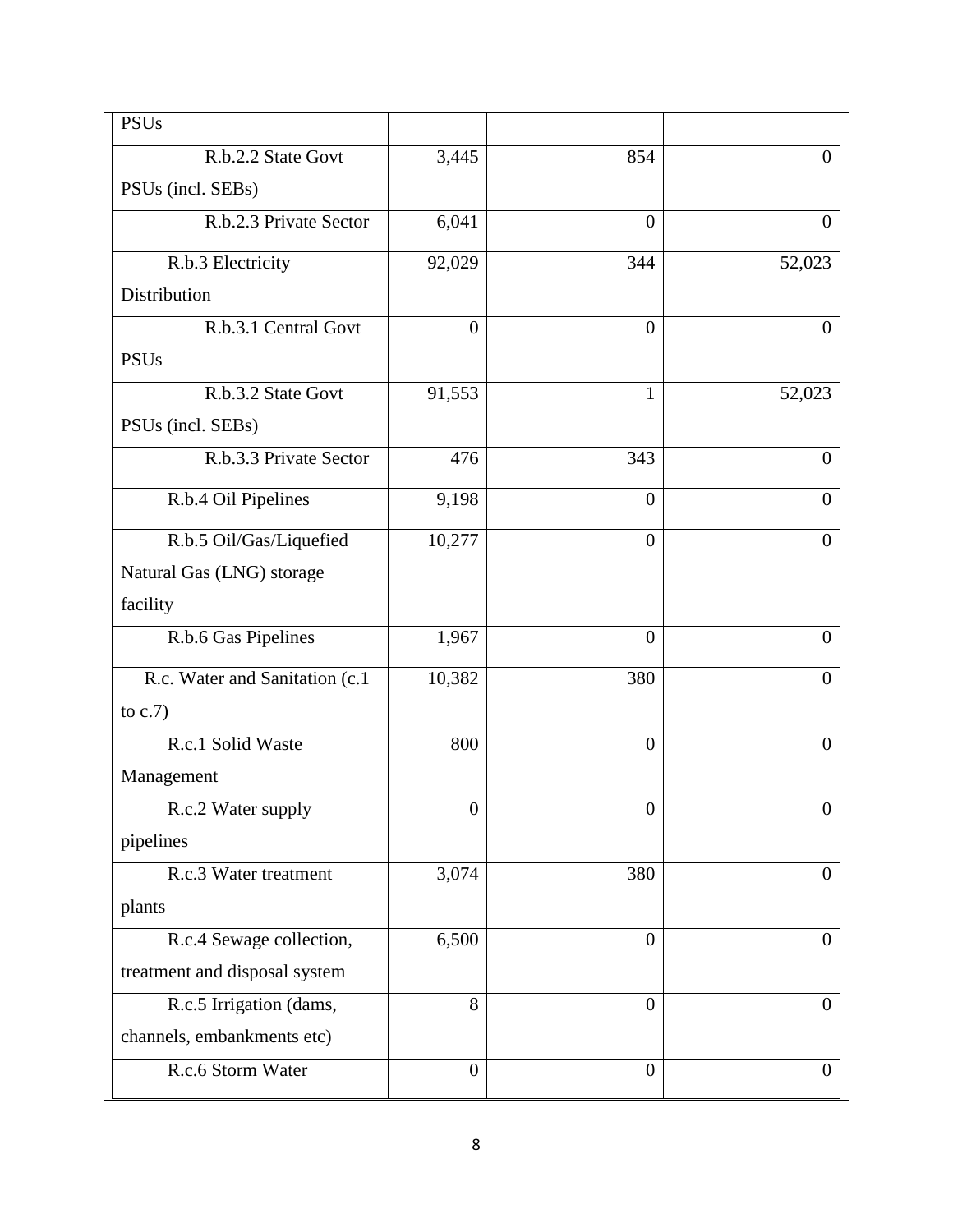| Drainage System                      |                |          |                  |
|--------------------------------------|----------------|----------|------------------|
| R.c.7 Slurry Pipelines               | $\overline{0}$ | $\theta$ | 0                |
| R.d. Communication (d.1 to           | 30,976         | 35,973   | 8,534            |
| d.3)                                 |                |          |                  |
| R.d.1 Telecommunication              | $\overline{0}$ | $\theta$ | $\theta$         |
| (Fixed network)                      |                |          |                  |
| R.d.2 Telecommunication              | 11,403         | $\theta$ | $\theta$         |
| towers                               |                |          |                  |
| R.d.3 Telecommunication              | 19,573         | 35,973   | 8,534            |
| and Telecom Services                 |                |          |                  |
| R.e. Social and Commercial           | 39,632         | 739      | $\overline{0}$   |
| Infrastructure $(e.1 to e.9)$        |                |          |                  |
| R.e.1 Education                      | 10,531         | 555      | $\overline{0}$   |
| Institutions (capital stock)         |                |          |                  |
| R.e.2 Hospitals (capital             | 4,965          | $\theta$ | $\theta$         |
| stock)                               |                |          |                  |
| R.e.3 Three-star or higher           | 5,419          | 139      | $\overline{0}$   |
| category classified hotels located   |                |          |                  |
| outside cities with population of    |                |          |                  |
| more than 1 million                  |                |          |                  |
| R.e.4 Common                         | 18,025         | 45       | $\theta$         |
| infrastructure for industrial parks, |                |          |                  |
| SEZ, tourism facilities and          |                |          |                  |
| agriculture markets                  |                |          |                  |
| R.e.5 Fertilizer (Capital            | 380            | $\theta$ | $\boldsymbol{0}$ |
| investment)                          |                |          |                  |
| R.e.6 Post harvest storage           | 313            | $\theta$ | $\theta$         |
| infrastructure for agriculture and   |                |          |                  |
| horticultural produce including      |                |          |                  |
| cold storage                         |                |          |                  |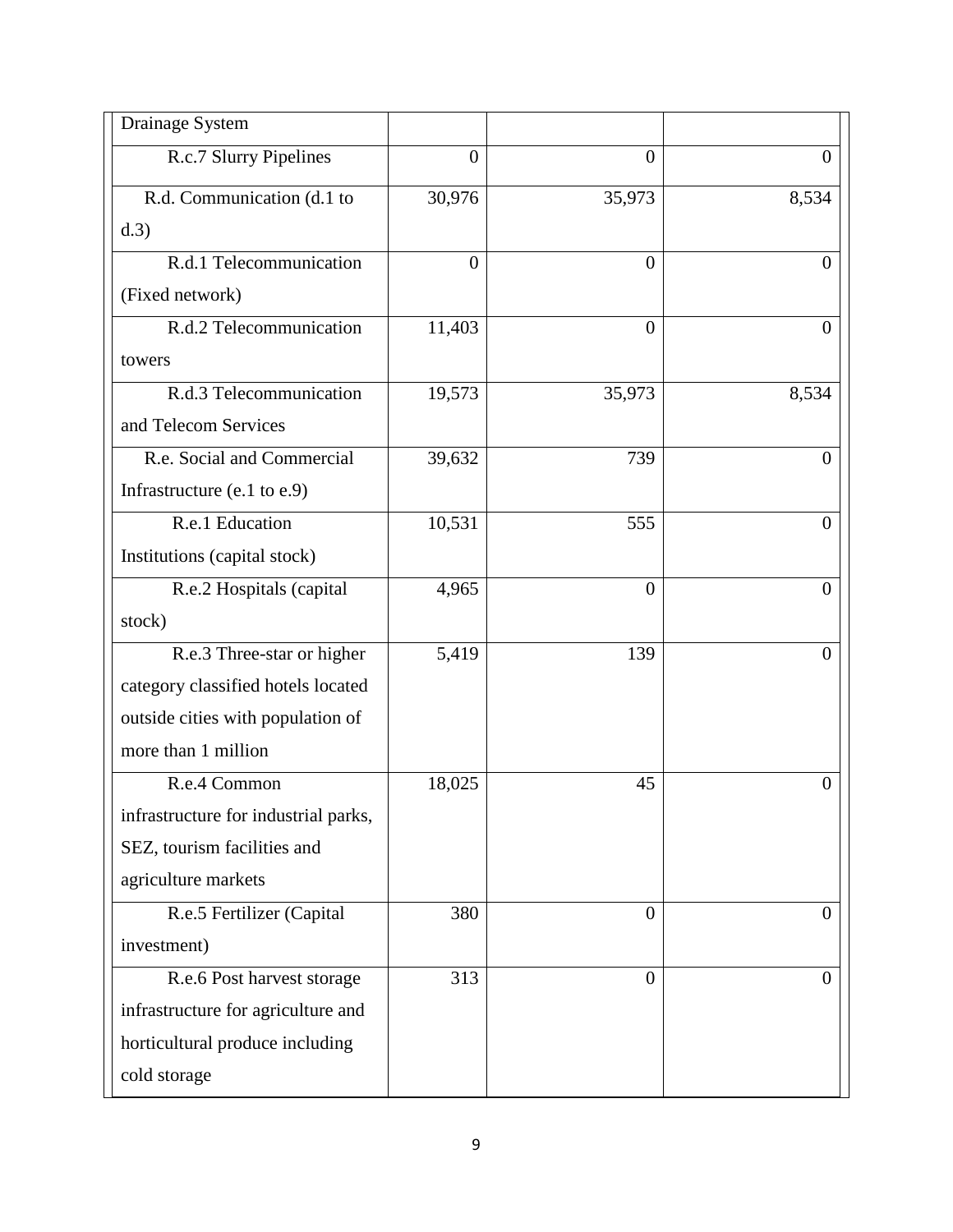| R.e.7 Terminal markets              | $\theta$       | $\theta$       | $\Omega$ |
|-------------------------------------|----------------|----------------|----------|
| R.e.8 Soil-testing                  |                |                |          |
| laboratories                        | $\overline{0}$ | $\theta$       | $\Omega$ |
| R.e.9 Cold Chain                    | $\overline{0}$ | $\overline{0}$ | $\theta$ |
| R.f. Others, if any, please         | 10,298         | 1,945          | 3,083    |
| specify                             |                |                |          |
| S. Other Industries, pl. specify    | 68,783         | 4,273          | 465      |
| All Industries (A to S)             | 1,032,792      | 221,301        | 79,178   |
| <b>Residuary other advances (to</b> | 1,065,697      | 39,090         | $\Omega$ |
| tally with gross advances)          |                |                |          |
| a. Education Loan                   | 66,495         | 4,256          | $\Omega$ |
| b. Aviation Sector                  | 18,943         | 3,150          | $\Omega$ |
| c. Other Residuary advances         | 980,259        | 31,684         | $\theta$ |
| <b>Total</b>                        | 2,098,489      | 260,391        | 79,178   |

| Industry exposure is more than 5% gross<br>exposure | <b>Funded</b> | <b>Non-Funded</b> | <b>Investment</b> |
|-----------------------------------------------------|---------------|-------------------|-------------------|
| Infrastructure                                      | 440,859       | 53,338            | 65,748            |
| All Engineering                                     | 76,305        | 53,399            | 572               |
| <b>Basic Metal and Metal Products</b>               | 120,433       | 24,277            | 1,951             |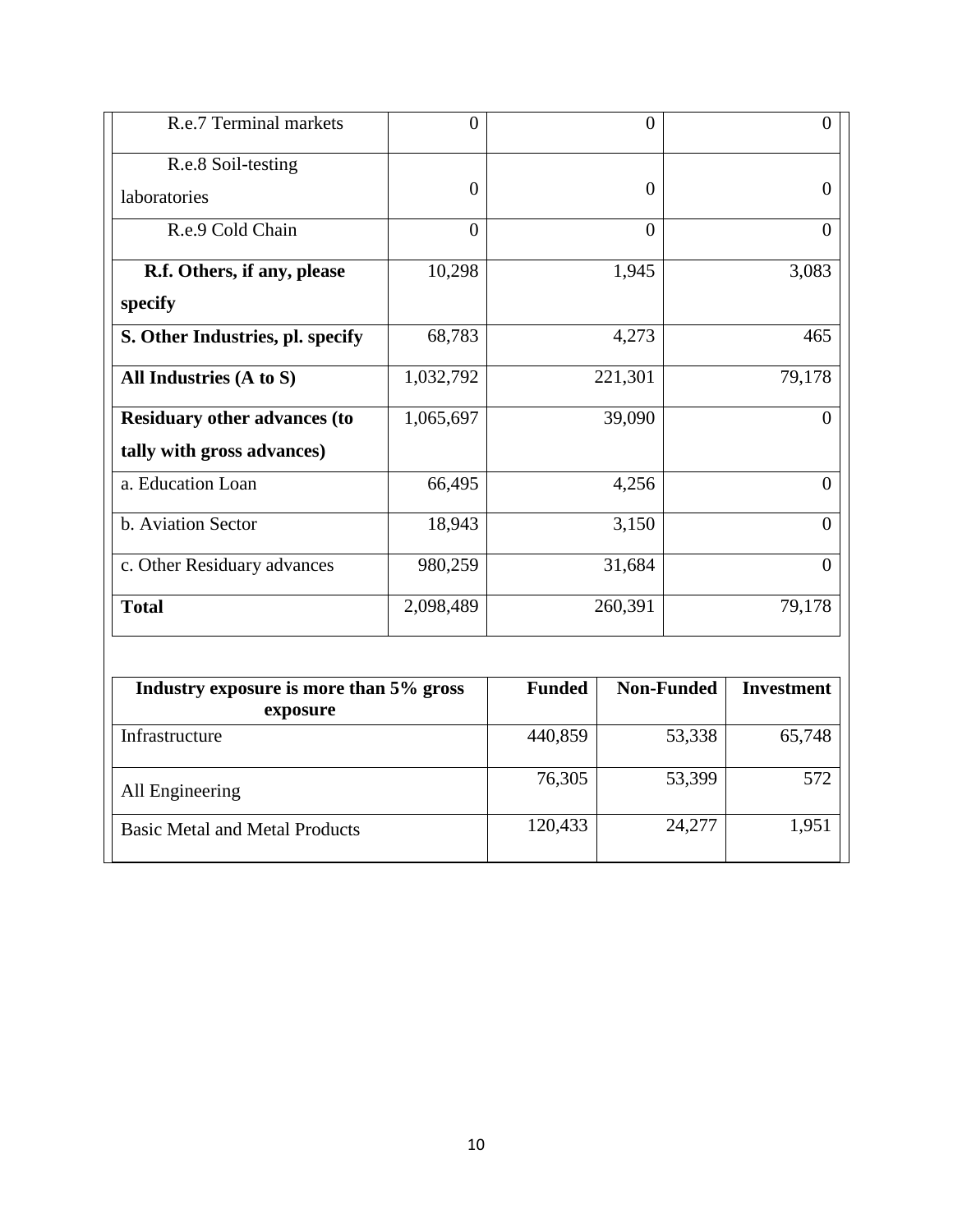| (d) Residual maturity breakdown of Performing Assets:                      |                                            |  |
|----------------------------------------------------------------------------|--------------------------------------------|--|
| Day 1                                                                      | 353154                                     |  |
| 02days to 07days:                                                          | 27426                                      |  |
| 08days to 14days:                                                          | 14924                                      |  |
| 15days to 30days:                                                          | 18831                                      |  |
| 31 days to 2months:                                                        | 68821                                      |  |
| Above 2months to 3months:                                                  | 38504                                      |  |
| Above 3months to 6months:                                                  | 68957                                      |  |
| Above 6months to12months:                                                  | 94089                                      |  |
| Above 12months to36months:                                                 | 793009                                     |  |
| Above 36months to 60 months:                                               | 202650                                     |  |
| Over 60 months                                                             | 771616                                     |  |
| <b>Total</b>                                                               | 2451981                                    |  |
| (e) Amount of NPAs (Gross) -                                               | 324908                                     |  |
| Substandard<br>п<br>Doubtful 1<br>Doubtful 2<br>Doubtful 3<br>Loss         | 70701<br>90101<br>120312<br>33177<br>10617 |  |
| (f) Net NPAs                                                               | 153107                                     |  |
| (g) NPA Ratios<br>Gross NPAs to gross advances<br>Net NPAs to net advances | 18.08%<br>9.45%                            |  |

#### **(d) Residual maturity breakdown of Performing Assets:**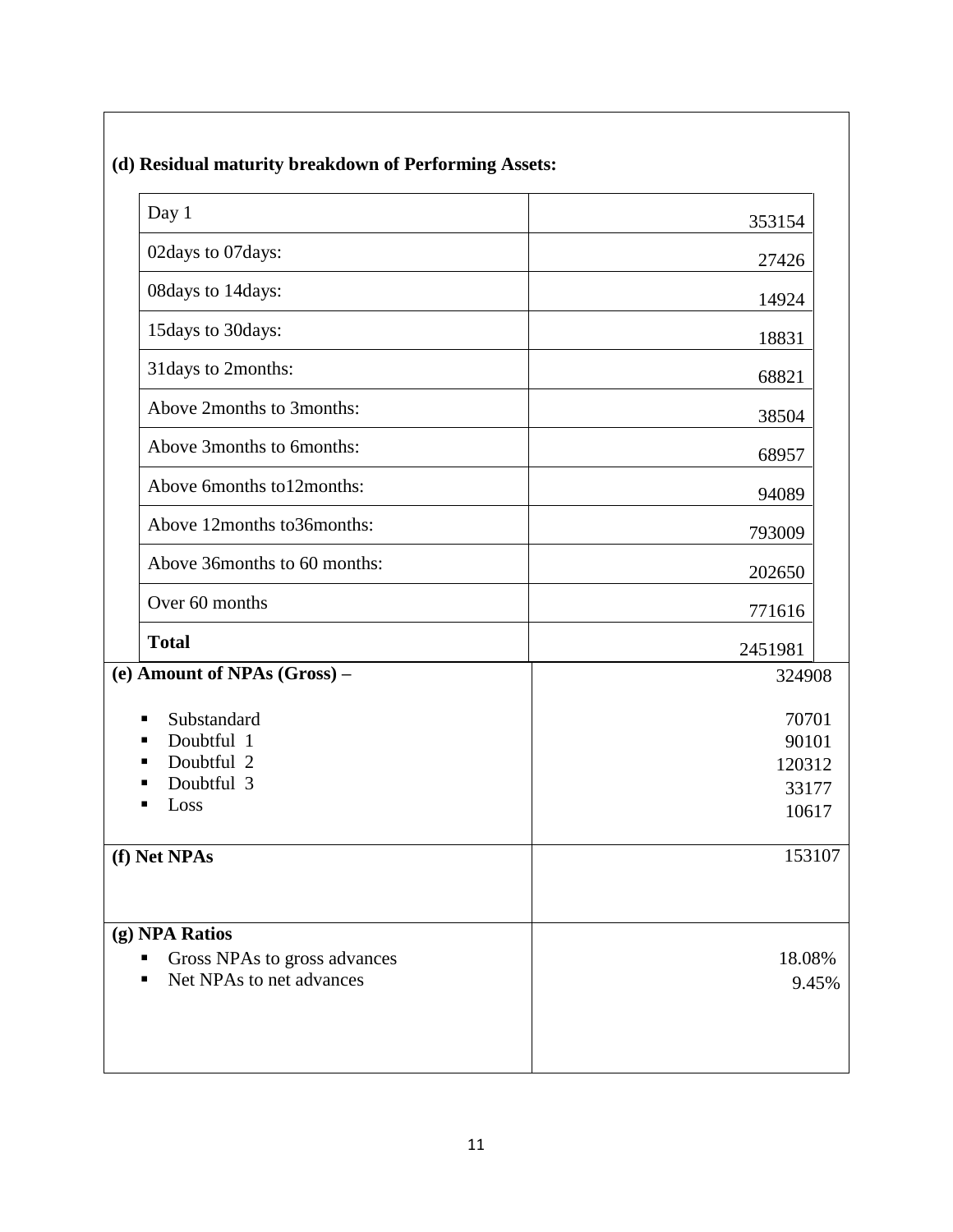| (h) Movement of NPAs (Gross)                                             |          |
|--------------------------------------------------------------------------|----------|
| Opening balance<br>Е                                                     | 272513   |
| <b>Additions</b><br>٠                                                    | 92035    |
| Reductions<br>п                                                          | 39640    |
| NPA (Gross)<br>п                                                         | 324908   |
|                                                                          |          |
| (i) Movement of provisions for NPAs                                      |          |
|                                                                          |          |
| Opening balance<br>п                                                     | 146101   |
| Provisions made during the period                                        | 31554    |
| Write-off                                                                | 17252    |
| Write-back of excess provisions                                          | $\theta$ |
| Closing balance                                                          | 160403   |
|                                                                          |          |
| (j) Amount of Non-Performing Investments                                 | 6616     |
|                                                                          |          |
|                                                                          |          |
| (k) Amount of provisions held for non-performing                         | 5615     |
| investments                                                              |          |
|                                                                          |          |
|                                                                          |          |
| <b>Movement</b><br>of provisions/depreciation<br><b>(I)</b><br><b>on</b> |          |
| investments                                                              |          |
|                                                                          |          |
| Opening balance<br>п                                                     | 5209     |
| Provisions made during the period<br>п                                   |          |
|                                                                          | 406      |
| Write-off<br>٠                                                           |          |
| Write back of excess provision<br>п                                      |          |
| п                                                                        | 5615     |
| Closing balance                                                          |          |

#### **Table DF-4**

## **Credit risk: disclosures for portfolios subject to the standardized approach Qualitative Disclosures**

- a. The Bank has adopted Standardized approach for computation of capital charge for Credit risk as per RBI guidelines. These guidelines envisage different risk weights for different asset classes, which have been duly applied.
- b. The Bank has recognized the ratings issued by seven External Credit Rating Agencies identified by RBI viz., CRISIL Ltd., CARE, ICRA Ltd.,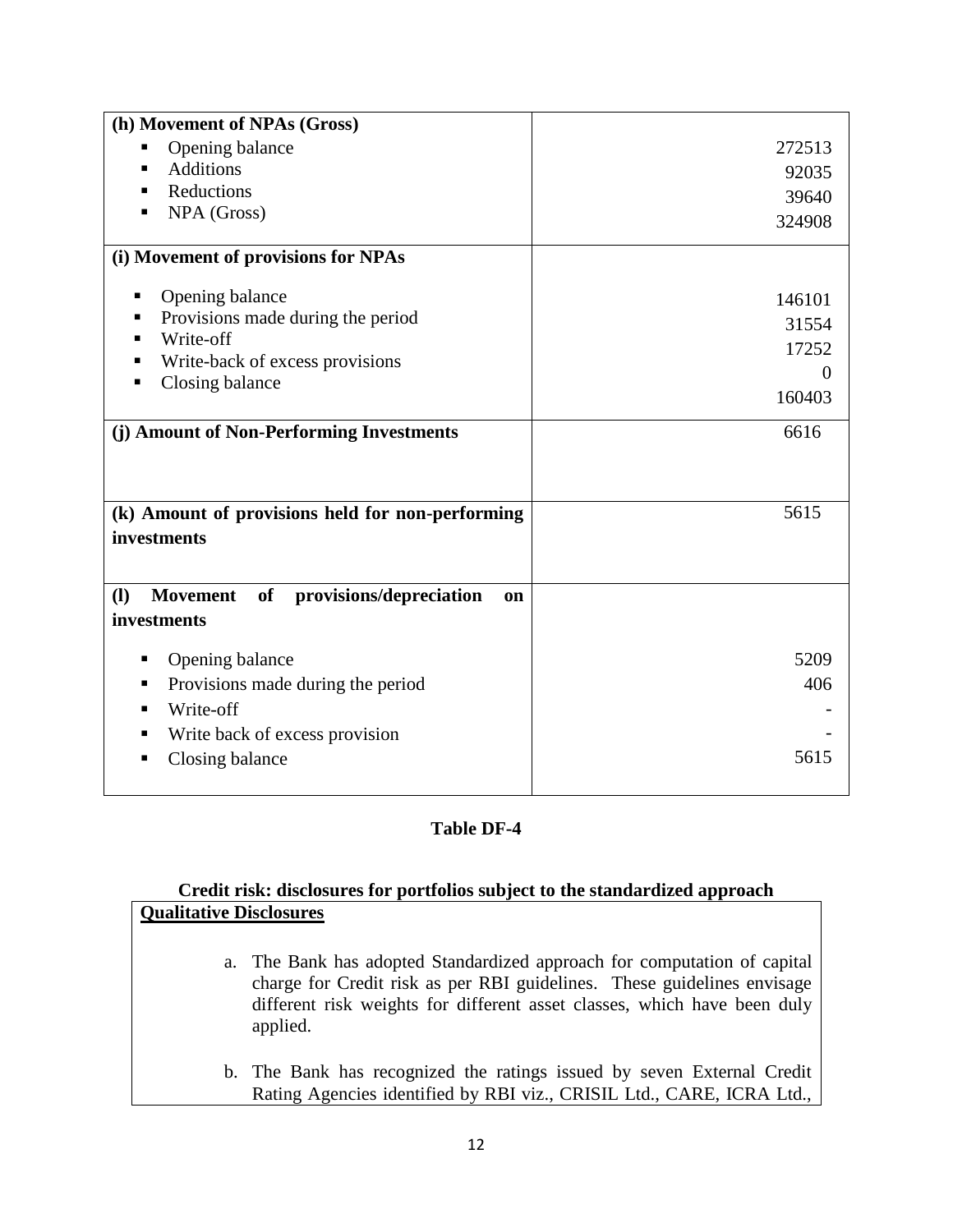|                                  | India ratings and research Pvt ltd, SMERA rating Ltd, BRICKWORK and<br>INFOMERICS to rate the exposures of its clients.                                                 |                  |  |
|----------------------------------|-------------------------------------------------------------------------------------------------------------------------------------------------------------------------|------------------|--|
|                                  | c. These agencies rate all fund and non fund based exposures. The ratings<br>awarded by these agencies to the bank's clients are adopted for assigning<br>risk-weights. |                  |  |
|                                  | <b>d.</b> In case of bank's investment in particular issues of Corporate, the issue<br>specific rating of the rating agency is reckoned to assign the risk weight.      |                  |  |
|                                  |                                                                                                                                                                         | Rs. in Mn        |  |
| <b>Quantitative Disclosures:</b> |                                                                                                                                                                         |                  |  |
|                                  | (b) For exposure amounts after risk mitigation                                                                                                                          |                  |  |
|                                  | subject to the standardized approach, amount of                                                                                                                         |                  |  |
|                                  | a bank's outstanding (rated and unrated) in the                                                                                                                         |                  |  |
|                                  | following three major risk buckets as well as                                                                                                                           |                  |  |
|                                  | those that are deducted:                                                                                                                                                | 2373702          |  |
| п                                | Below 100 % risk weight:                                                                                                                                                |                  |  |
|                                  |                                                                                                                                                                         | 541194           |  |
| п                                | 100 % risk weight<br>٠                                                                                                                                                  |                  |  |
|                                  | More than 100 % risk weight                                                                                                                                             | 428934<br>133933 |  |
|                                  | <b>Amount Deducted-CRM</b>                                                                                                                                              |                  |  |
|                                  |                                                                                                                                                                         |                  |  |

## **Table DF-13: Main Features of Regulatory Capital Instruments The main features of Tier - 1 capital instruments are given below:**

| <b>Details</b>                                                                        | Equity                       |
|---------------------------------------------------------------------------------------|------------------------------|
| Issuer                                                                                | <b>CENTRAL BANK OF INDIA</b> |
| Unique identifier (e.g. CUSIP, ISIN or Bloomberg identifier for<br>private placement) | INE483A01010                 |
| Governing $law(s)$ of the instrument                                                  | <b>Indian Laws</b>           |
| Regulatory treatment                                                                  |                              |
| <b>Transitional Basel III rules</b>                                                   | Common Equity Tier 1         |
| Post-transitional Basel III rules                                                     | Common Equity Tier 1         |
| Eligible at solo/group/ group $\&$ solo                                               | Solo and Group               |
| Instrument type                                                                       | <b>Common Shares</b>         |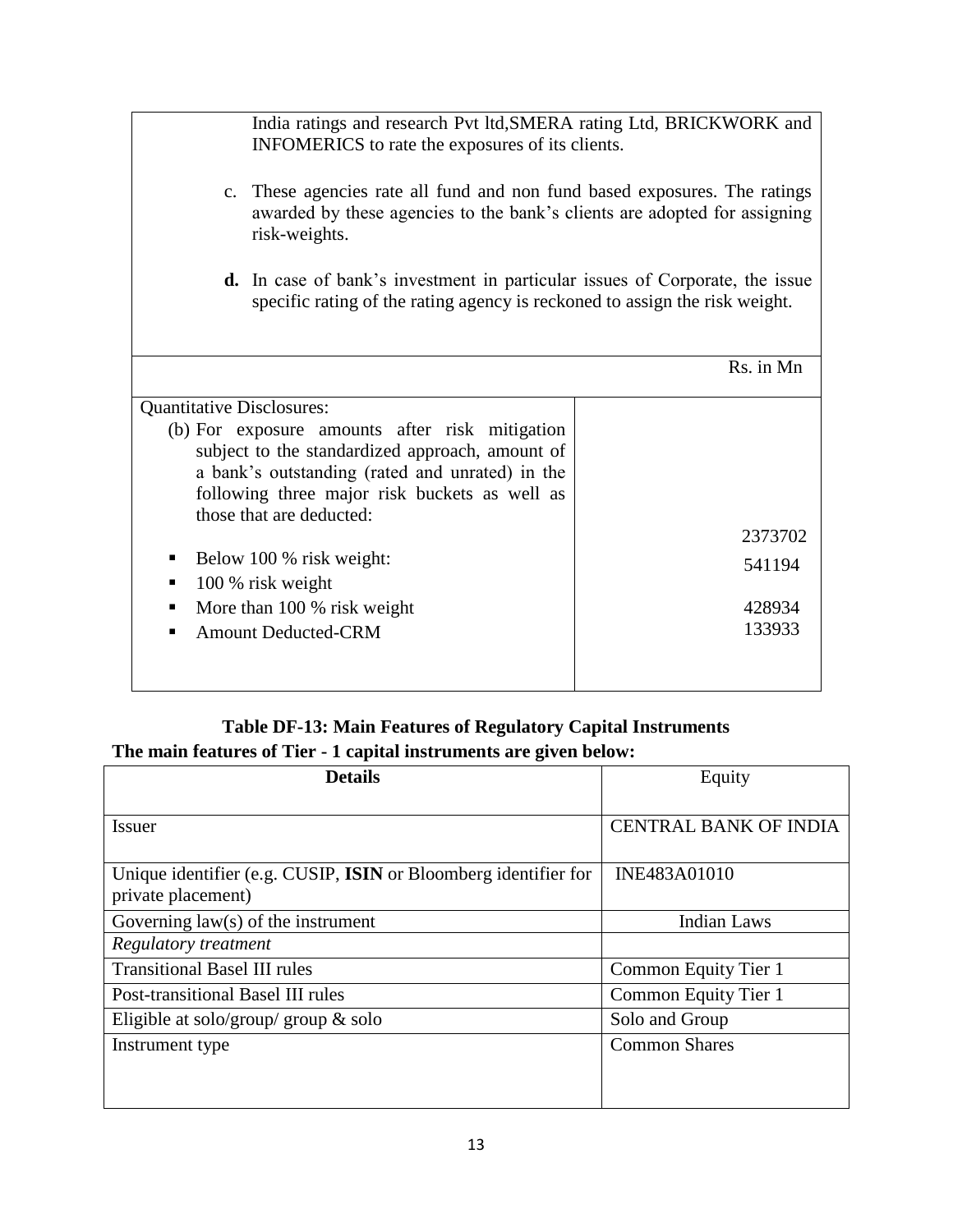| Amount recognised in regulatory capital (Rs. in million, as of<br>most recent reporting date) | 19,677                      |
|-----------------------------------------------------------------------------------------------|-----------------------------|
| Par value of instrument                                                                       | Rs. 10 per share            |
| Accounting classification                                                                     | Shareholder's Equity        |
| Original date of issuance                                                                     | Various                     |
| Perpetual or dated                                                                            | Perpetual                   |
| Original maturity date                                                                        | N.A.                        |
| Issuer call subject to prior supervisory approval                                             | N <sub>o</sub>              |
| Optional call date, contingent call dates and redemption amount                               | N.A.                        |
| Subsequent call dates, if applicable                                                          | N.A.                        |
| Coupons / dividends                                                                           |                             |
| Fixed or floating dividend/coupon                                                             | Floating                    |
| Coupon rate and any related index                                                             | N.A.                        |
| Existence of a dividend stopper                                                               | N <sub>o</sub>              |
| Fully discretionary, partially discretionary or mandatory                                     | Fully discretionary         |
| Existence of step up or other incentive to redeem                                             | N <sub>o</sub>              |
| Noncumulative or cumulative                                                                   | N.A.                        |
| Convertible or non-convertible                                                                | N.A.                        |
| If convertible, conversion trigger(s)                                                         | N.A.                        |
| If convertible, fully or partially                                                            | N.A.                        |
| If convertible, conversion rate                                                               | N.A.                        |
| If convertible, mandatory or optional conversion                                              | N.A.                        |
| If convertible, specify instrument type convertible into                                      | N.A.                        |
| If convertible, specify issuer of instrument it converts into                                 | N.A.                        |
| Write-down feature                                                                            | N.A.                        |
| If write-down, write-down trigger(s)                                                          | N.A.                        |
| If write-down, full or partial                                                                | N.A.                        |
| If write-down, permanent or temporary                                                         | N.A.                        |
| If temporary write-down, description of write-up mechanism                                    | N.A.                        |
| Position in subordination hierarchy in liquidation (specify                                   | All depositors and others   |
| instrument type immediately senior to instrument)                                             | Creditors, bonds, and PNCPS |
| Non-compliant transitioned features                                                           | N <sub>o</sub>              |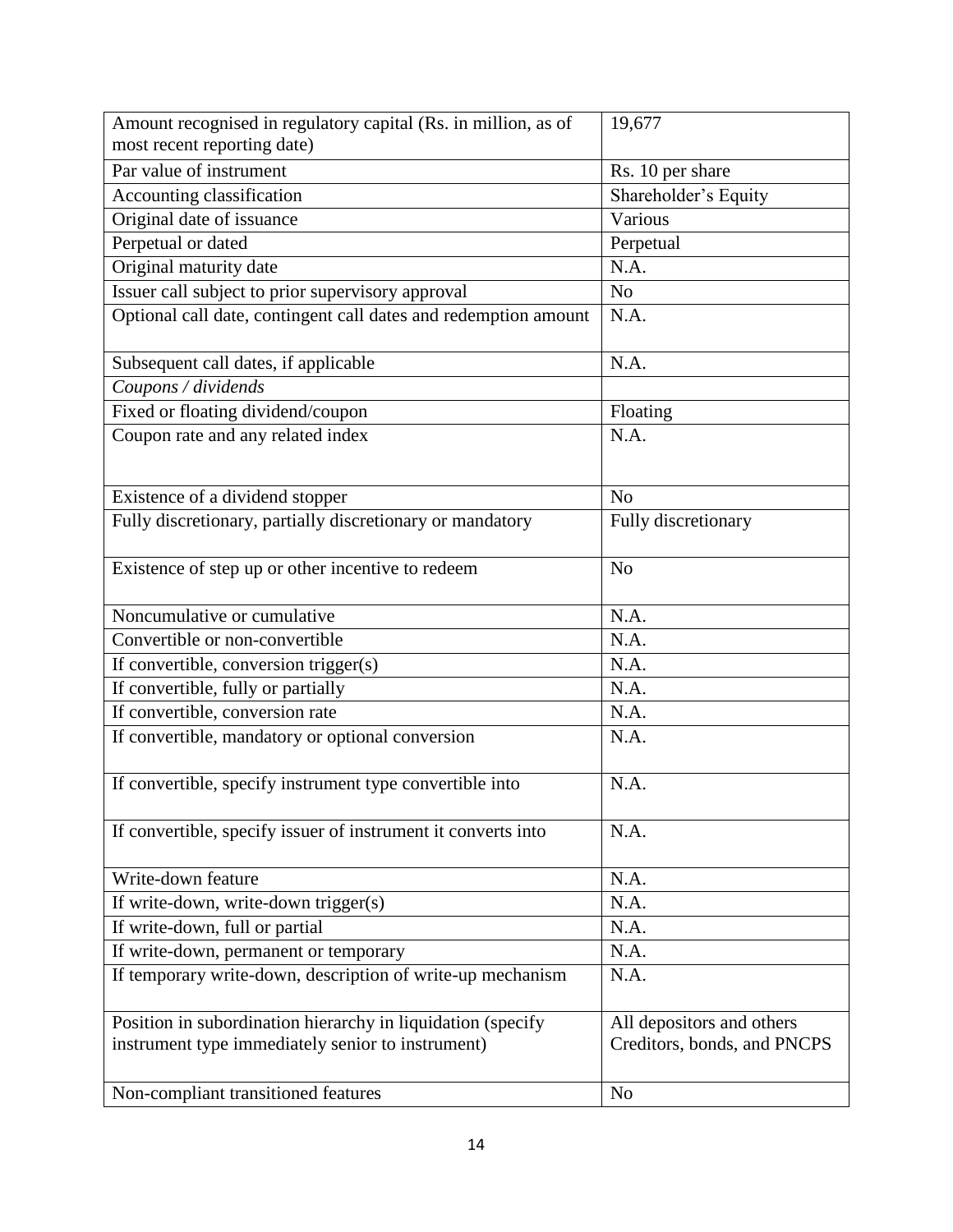If yes, specify non-compliant features

| <b>SERIES DETAILS</b>                                                                               | <b>Sr. II PDI</b>                 |
|-----------------------------------------------------------------------------------------------------|-----------------------------------|
| <b>Issuer</b>                                                                                       | <b>CENTRAL BANK OF INDIA</b>      |
| Unique identifier (e.g.<br>CUSIP, ISIN or Bloomberg<br>identifier for private<br>placement)         | INE483A09252                      |
| Governing $law(s)$ of the<br>instrument                                                             | <b>Indian Laws</b>                |
| <b>Regulatory treatment</b>                                                                         |                                   |
| <b>Transitional Basel III rules</b>                                                                 | Ineligible                        |
| Post-transitional Basel III<br>rules                                                                | Ineligible                        |
| Eligible at solo/group/ group<br>& solo                                                             | Solo and Group                    |
| Instrument type                                                                                     | <b>Perpetual Debt Instruments</b> |
| Amount recognised in<br>regulatory capital (Rs. in<br>million, as of most recent<br>reporting date) | $\theta$                          |
| $\overline{Par}$ value of instrument                                                                | Rs.1.00 Mn                        |
| Accounting classification                                                                           | <b>LIABILITY</b>                  |
| Original date of issuance                                                                           | 28.09.2012                        |
| Perpetual or dated                                                                                  | Perpetual                         |
| Original maturity date                                                                              | N.A                               |
| Issuer call subject to prior<br>supervisory approval                                                | Yes                               |
| Optional call date,<br>contingent call dates and<br>redemption amount                               | 28.09.2022                        |
| Subsequent call dates, if<br>applicable                                                             | N.A.                              |
| Coupons / dividends                                                                                 |                                   |
| Fixed or floating<br>dividend/coupon                                                                | Fixed                             |
| Coupon rate and any related<br>index                                                                | 9.40% p.a.                        |
| Existence of a dividend<br>stopper                                                                  | N <sub>o</sub>                    |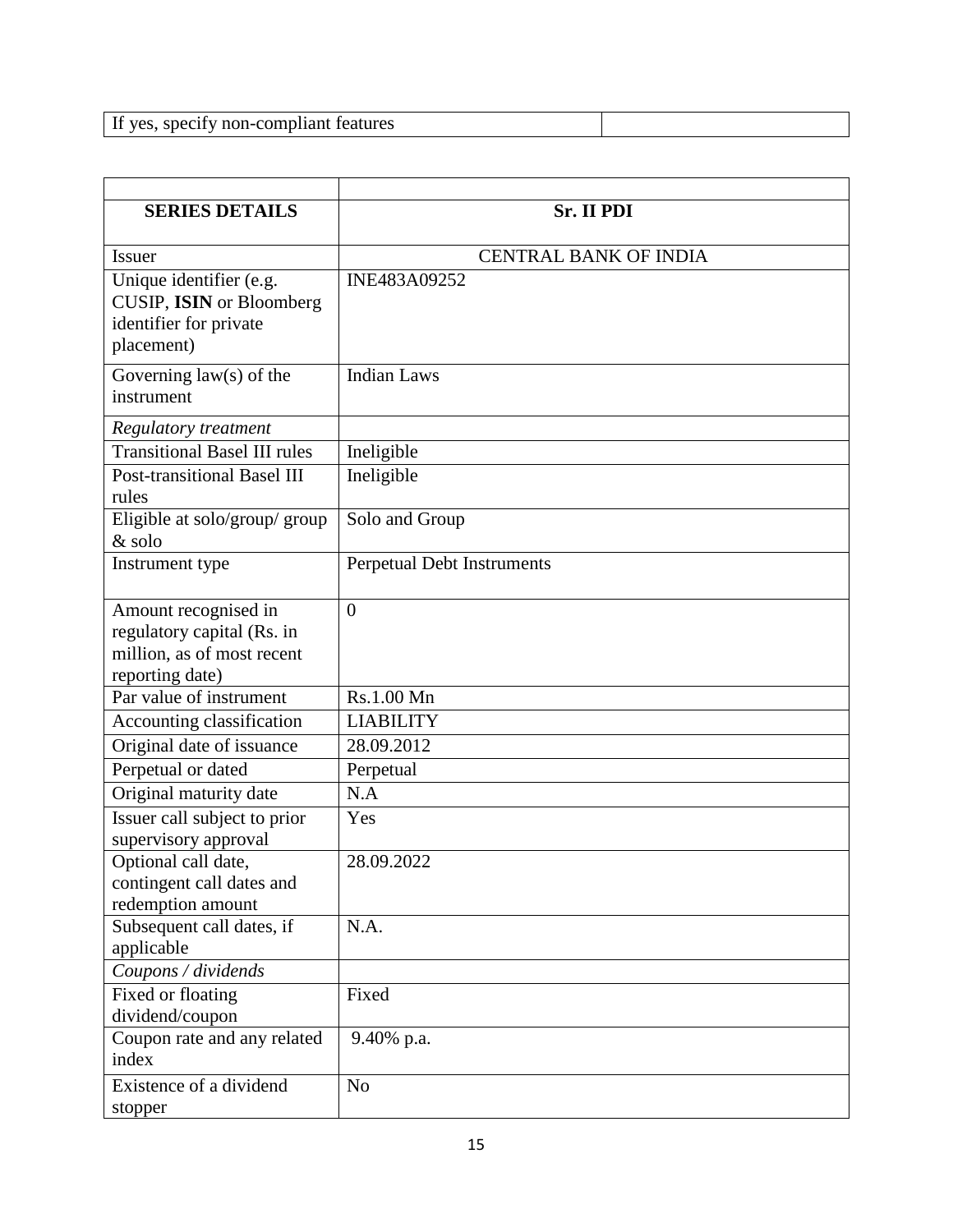| Fully discretionary, partially |                                                            |
|--------------------------------|------------------------------------------------------------|
|                                | Mandatory                                                  |
| discretionary or mandatory     |                                                            |
| Existence of step up or other  | N <sub>o</sub>                                             |
| incentive to redeem            |                                                            |
| Noncumulative or               | Noncumulative                                              |
| cumulative                     |                                                            |
| Convertible or non-            | Nonconvertible                                             |
| convertible                    |                                                            |
| If convertible, conversion     | N.A.                                                       |
| trigger(s)                     |                                                            |
| If convertible, fully or       | N.A.                                                       |
| partially                      |                                                            |
| If convertible, conversion     | N.A.                                                       |
| rate                           |                                                            |
| If convertible, mandatory or   | N.A.                                                       |
| optional conversion            |                                                            |
| If convertible, specify        | N.A.                                                       |
| instrument type convertible    |                                                            |
| into                           |                                                            |
| If convertible, specify issuer | N.A.                                                       |
| of instrument it converts into |                                                            |
| Write-down feature             | Not Applicable                                             |
| If write-down, write-down      | N.A.                                                       |
| trigger(s)                     |                                                            |
| If write-down, full or partial | N.A.                                                       |
| If write-down, permanent or    | N.A.                                                       |
| temporary                      |                                                            |
| If temporary write-down,       | N.A.                                                       |
| description of write-up        |                                                            |
| mechanism                      |                                                            |
| Position in subordination      | All depositors                                             |
| hierarchy in liquidation       | and other Creditors                                        |
| (specify instrument type       |                                                            |
| immediately senior to          |                                                            |
| instrument)                    |                                                            |
| Non-compliant transitioned     | Yes                                                        |
| features                       |                                                            |
|                                |                                                            |
| If yes, specify non-           | Fully derecognized, Not Basel III Loss absorbency features |
| compliant features             |                                                            |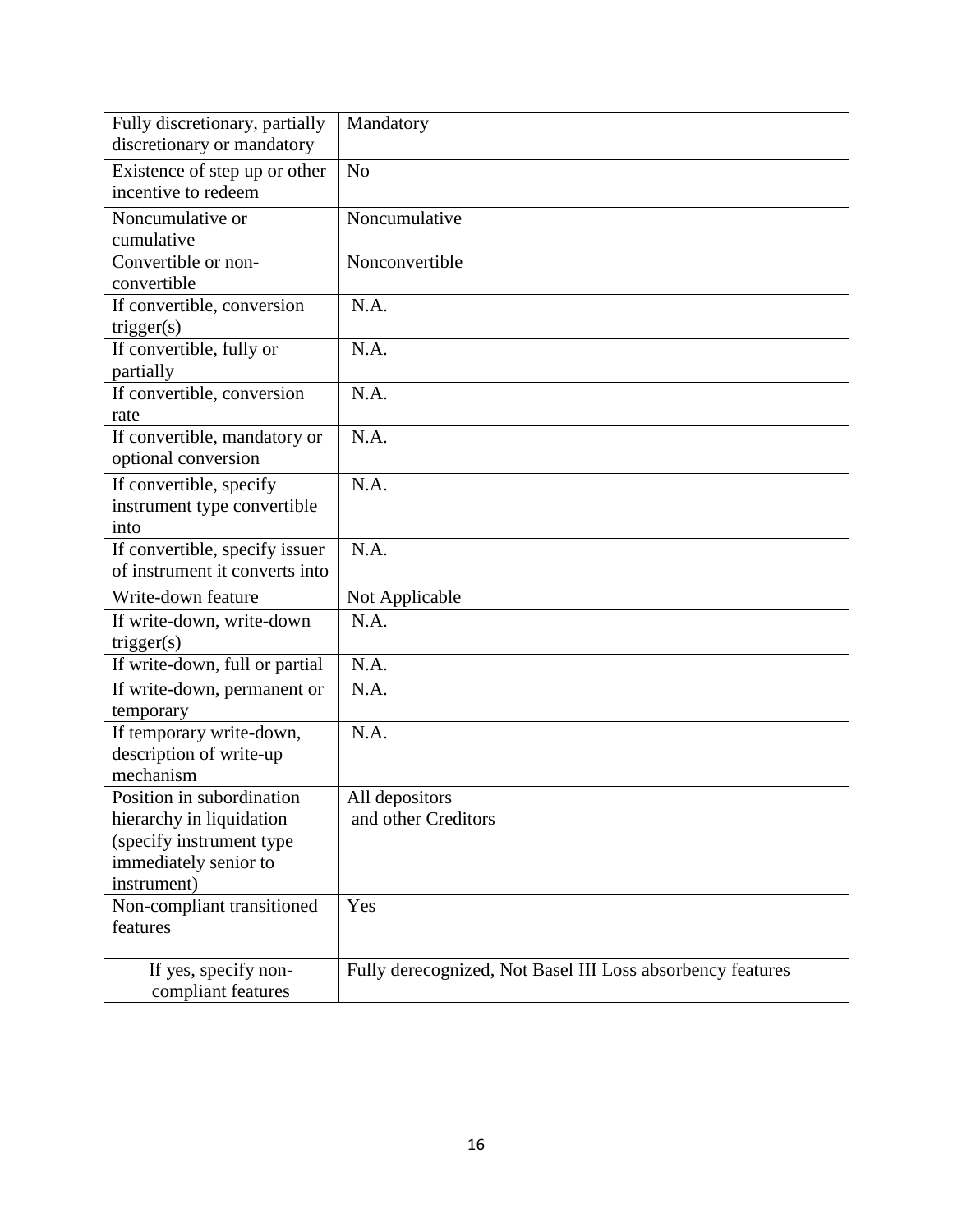| <b>SERIES DETAILS</b>                                                                               | <b>Upper Tier II</b><br>(Sr, I)               | <b>Upper Tier II</b><br>(Sr. II)                     | <b>Upper Tier II</b><br>(Sr.III)              | <b>Upper Tier II</b><br>(Sr. IV)              | <b>Upper Tier II</b><br>(Sr, V)                      | <b>Upper Tier II</b><br>(Sr. VI)                     |
|-----------------------------------------------------------------------------------------------------|-----------------------------------------------|------------------------------------------------------|-----------------------------------------------|-----------------------------------------------|------------------------------------------------------|------------------------------------------------------|
| <b>Issuer</b>                                                                                       | <b>CENTRAL BANK OF INDIA</b>                  |                                                      |                                               |                                               |                                                      |                                                      |
| Unique identifier (e.g.<br>CUSIP, ISIN or<br>Bloomberg identifier for<br>private placement)         | <b>INE483A091</b><br>79                       | <b>INE483A091</b><br>95                              | INE483A09203                                  | INE483A09211                                  | <b>INE483A092</b><br>29                              | INE483A08015                                         |
| Governing law(s) of the<br>instrument<br>Regulatory treatment                                       | <b>Indian Laws</b>                            | <b>Indian Laws</b>                                   | <b>Indian Laws</b>                            | <b>Indian Laws</b>                            | <b>Indian Laws</b>                                   | <b>Indian Laws</b>                                   |
| <b>Transitional Basel III</b><br>rules                                                              | Tier 2                                        | Tier 2                                               | Tier <sub>2</sub>                             | Tier <sub>2</sub>                             | Tier 2                                               | Tier 2                                               |
| <b>Post-transitional Basel</b><br>III rules                                                         | Ineligible                                    | Ineligible                                           | Ineligible                                    | Ineligible                                    | Ineligible                                           | Ineligible                                           |
| Eligible at solo/group/<br>group $&$ solo                                                           | Solo and<br>Group                             | Solo and<br>Group                                    | Solo and Group                                | Solo and Group                                | Solo and<br>Group                                    | Solo and Group                                       |
| Instrument type                                                                                     | <b>Upper Tier 2</b><br>Capital<br>Instruments | <b>Upper Tier 2</b><br>Capital<br><b>Instruments</b> | <b>Upper Tier 2</b><br>Capital<br>Instruments | <b>Upper Tier 2</b><br>Capital<br>Instruments | <b>Upper Tier 2</b><br>Capital<br><b>Instruments</b> | <b>Upper Tier 2</b><br>Capital<br><b>Instruments</b> |
| Amount recognized in<br>regulatory capital (Rs. in<br>million, as of most<br>recent reporting date) | 1500                                          | 1425                                                 | 2500                                          | 2500                                          | 5000                                                 | 1500                                                 |
| Par value of instrument                                                                             | Rs. 1.00 Mn                                   | Rs. 1.00 Mn                                          | Rs. 1.00 Mn                                   | Rs. 1.00 Mn                                   | Rs. 1.00 Mn                                          | Rs. 1.00 Mn                                          |
| Accounting<br>classification                                                                        | <b>LIABILITY</b>                              | <b>LIABILITY</b>                                     | <b>LIABILITY</b>                              | <b>LIABILITY</b>                              | <b>LIABILITY</b>                                     | <b>LIABILITY</b>                                     |
| Original date of issuance                                                                           | 14.11.2008                                    | 17.02.2009                                           | 23.06.2009                                    | 20.01.2010                                    | 11.06.2010                                           | 21.01.2011                                           |
| Perpetual or dated                                                                                  | <b>DATED</b>                                  | <b>DATED</b>                                         | <b>DATED</b>                                  | <b>DATED</b>                                  | <b>DATED</b>                                         | <b>DATED</b>                                         |
| Original maturity date                                                                              | 14.11.2023                                    | 17.02.2024                                           | 23.06.2024                                    | 20.01.2025                                    | 11.06.2025                                           | 21.01.2026                                           |

# **The main features of Upper Tier - 2 capital instruments are given below**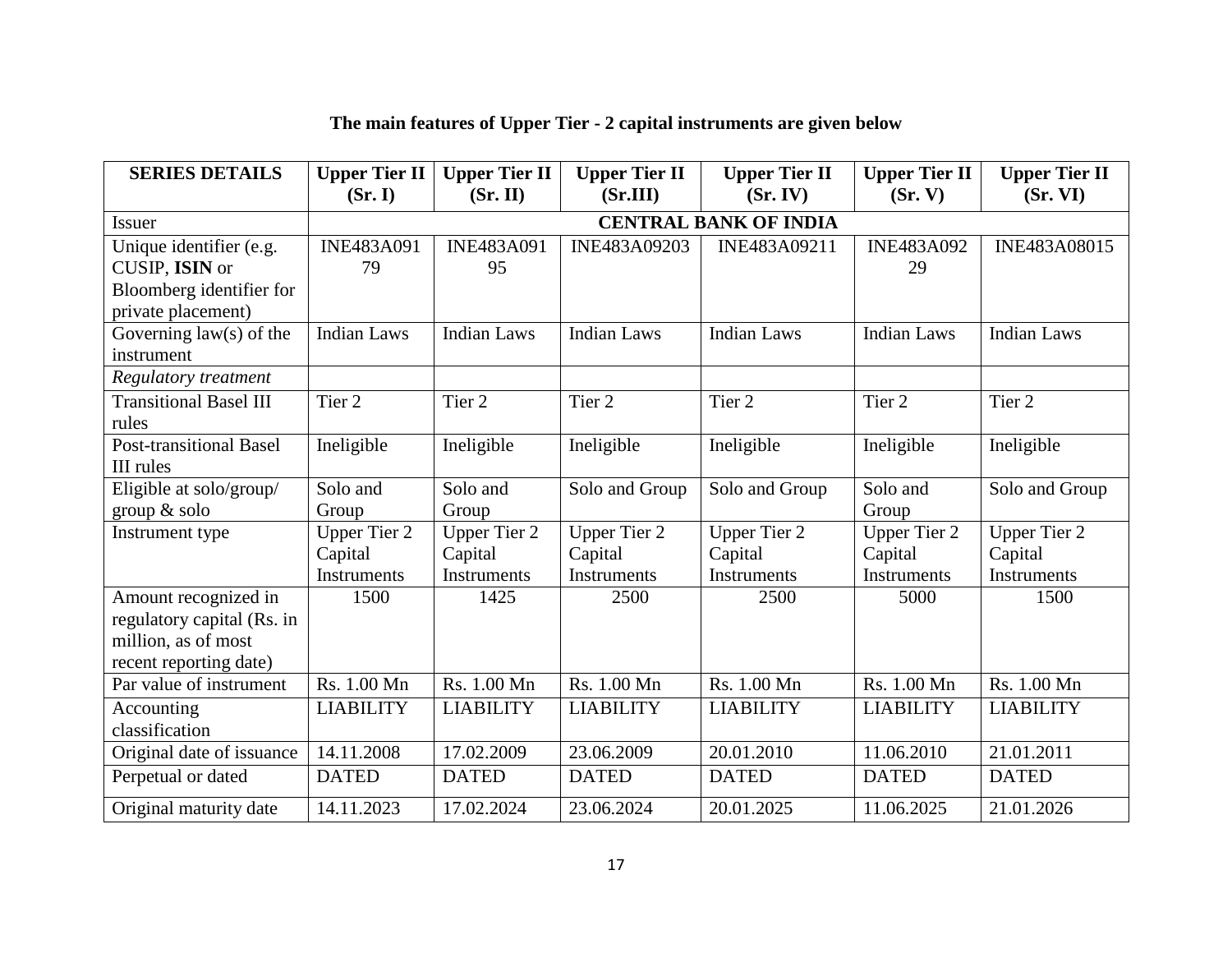| Issuer call subject to     | Yes           | Yes            | Yes            | Yes            | Yes            | Yes            |
|----------------------------|---------------|----------------|----------------|----------------|----------------|----------------|
| prior supervisory          |               |                |                |                |                |                |
| approval                   |               |                |                |                |                |                |
| Optional call date,        | 14.11.2018    | 17.02.2019     | 23.06.2019     | 20.01.2020     | 11.06.2020     | 21.01.2021     |
| contingent call dates and  |               |                |                |                |                |                |
| redemption amount          |               |                |                |                |                |                |
| Subsequent call dates, if  | N.A.          | N.A.           | N.A.           | N.A.           | N.A.           | N.A.           |
| applicable                 |               |                |                |                |                |                |
| Coupons / dividends        |               |                |                |                |                |                |
| Fixed or floating          | Fixed         | Fixed          | Fixed          | Fixed          | Fixed          | Fixed          |
| dividend/coupon            |               |                |                |                |                |                |
| Coupon rate and any        | 11.45%        | 9.40%          | 8.80%          | 8.63%          | 8.57%          | 9.20%          |
| related index              |               |                |                |                |                |                |
| Existence of a dividend    | No            | N <sub>o</sub> | N <sub>o</sub> | No             | N <sub>o</sub> | N <sub>o</sub> |
| stopper                    |               |                |                |                |                |                |
| Fully discretionary,       | Mandatory     | Mandatory      | Mandatory      | Mandatory      | Mandatory      | Mandatory      |
| partially discretionary or |               |                |                |                |                |                |
| mandatory                  |               |                |                |                |                |                |
| Existence of step up or    | Yes           | Yes            | Yes            | Yes            | Yes            | N <sub>o</sub> |
| other incentive to         |               |                |                |                |                |                |
| redeem                     |               |                |                |                |                |                |
| Noncumulative or           | Noncumulativ  | Noncumulativ   | Noncumulative  | Noncumulative  | Noncumulativ   | Noncumulative  |
| cumulative                 | $\mathbf e$   | e              |                |                | e              |                |
| Convertible or non-        | Nonconvertibl | Nonconvertibl  | Nonconvertible | Nonconvertible | Nonconvertibl  | Nonconvertible |
| convertible                | $\mathbf e$   | e              |                |                | e              |                |
| If convertible,            | N.A.          | N.A.           | N.A.           | N.A.           | N.A.           | N.A.           |
| conversion trigger(s)      |               |                |                |                |                |                |
| If convertible, fully or   | N.A.          | N.A.           | N.A.           | N.A.           | N.A.           | N.A.           |
| partially                  |               |                |                |                |                |                |
| If convertible,            | N.A.          | N.A.           | N.A.           | N.A.           | N.A.           | N.A.           |
| conversion rate            |               |                |                |                |                |                |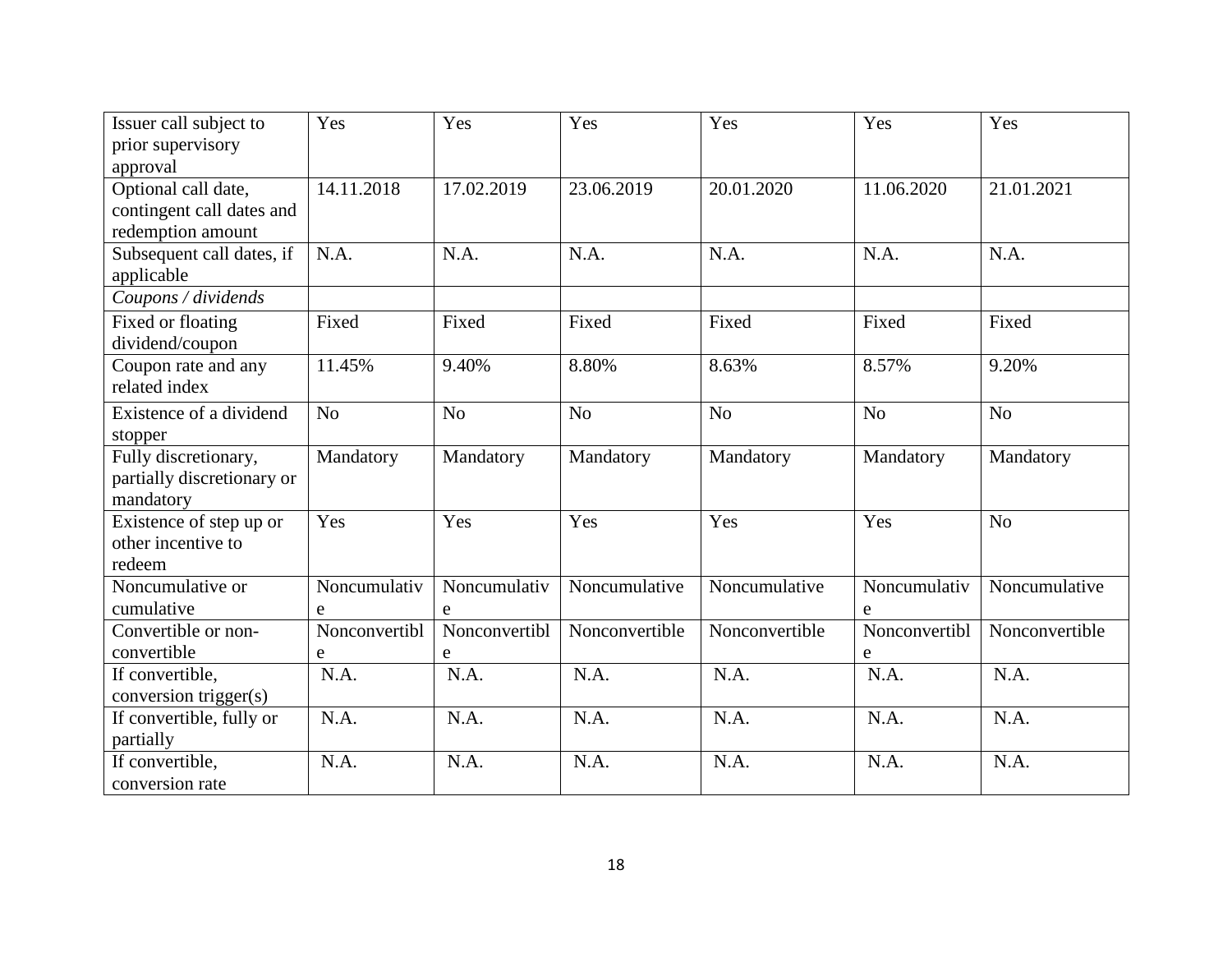| If convertible,         | N.A.           | N.A.           | N.A.           | N.A.               | N.A.              | N.A.            |
|-------------------------|----------------|----------------|----------------|--------------------|-------------------|-----------------|
| mandatory or optional   |                |                |                |                    |                   |                 |
| conversion              |                |                |                |                    |                   |                 |
| If convertible, specify | N.A.           | N.A.           | N.A.           | N.A.               | N.A.              | N.A.            |
| instrument type         |                |                |                |                    |                   |                 |
| convertible into        |                |                |                |                    |                   |                 |
| If convertible, specify | N.A.           | N.A.           | N.A.           | N.A.               | $\overline{N.A.}$ | N.A.            |
| issuer of instrument it |                |                |                |                    |                   |                 |
| converts into           |                |                |                |                    |                   |                 |
| Write-down feature      | N.A.           | N.A.           | N.A.           | N.A.               | N.A.              | N.A.            |
| If write-down, write-   | N.A.           | N.A.           | N.A.           | N.A.               | N.A.              | N.A.            |
| down trigger(s)         |                |                |                |                    |                   |                 |
| If write-down, full or  | N.A.           | N.A.           | N.A.           | N.A.               | N.A.              | N.A.            |
| partial                 |                |                |                |                    |                   |                 |
| If write-down,          | N.A.           | N.A.           | N.A.           | N.A.               | N.A.              | N.A.            |
| permanent or temporary  |                |                |                |                    |                   |                 |
| If temporary write-     | N.A.           | N.A.           | N.A.           | N.A.               | N.A.              | N.A.            |
| down, description of    |                |                |                |                    |                   |                 |
| write-up mechanism      |                |                |                |                    |                   |                 |
| Position in             | All depositors | All depositors | All depositors | All depositors and | All depositors    | All depositors  |
| subordination hierarchy | and other      | and other      | and other      | other creditors    | and other         | and other       |
| in liquidation (specify | creditors      | creditors      | creditors      |                    | creditors         | creditors       |
| instrument type         |                |                |                |                    |                   |                 |
| immediately senior to   |                |                |                |                    |                   |                 |
| instrument)             |                |                |                |                    |                   |                 |
| Non-compliant           | <b>YES</b>     | <b>YES</b>     | <b>YES</b>     | <b>YES</b>         | <b>YES</b>        | <b>YES</b>      |
| transitioned features   |                |                |                |                    |                   |                 |
| If yes, specify non-    | Step up,       | Step up,       | Step up,       | Step up,           | Step up,          | Not Basel III   |
| compliant features      | Not Basel III  | Not Basel III  | Not Basel III  | Not Basel III      | Not Basel III     | Loss absorbency |
|                         | Loss           | Loss           | Loss           | Loss absorbency    | Loss              | features        |
|                         | absorbency     | absorbency     | absorbency     | features           | absorbency        |                 |
|                         | features       | features       | features       |                    | features          |                 |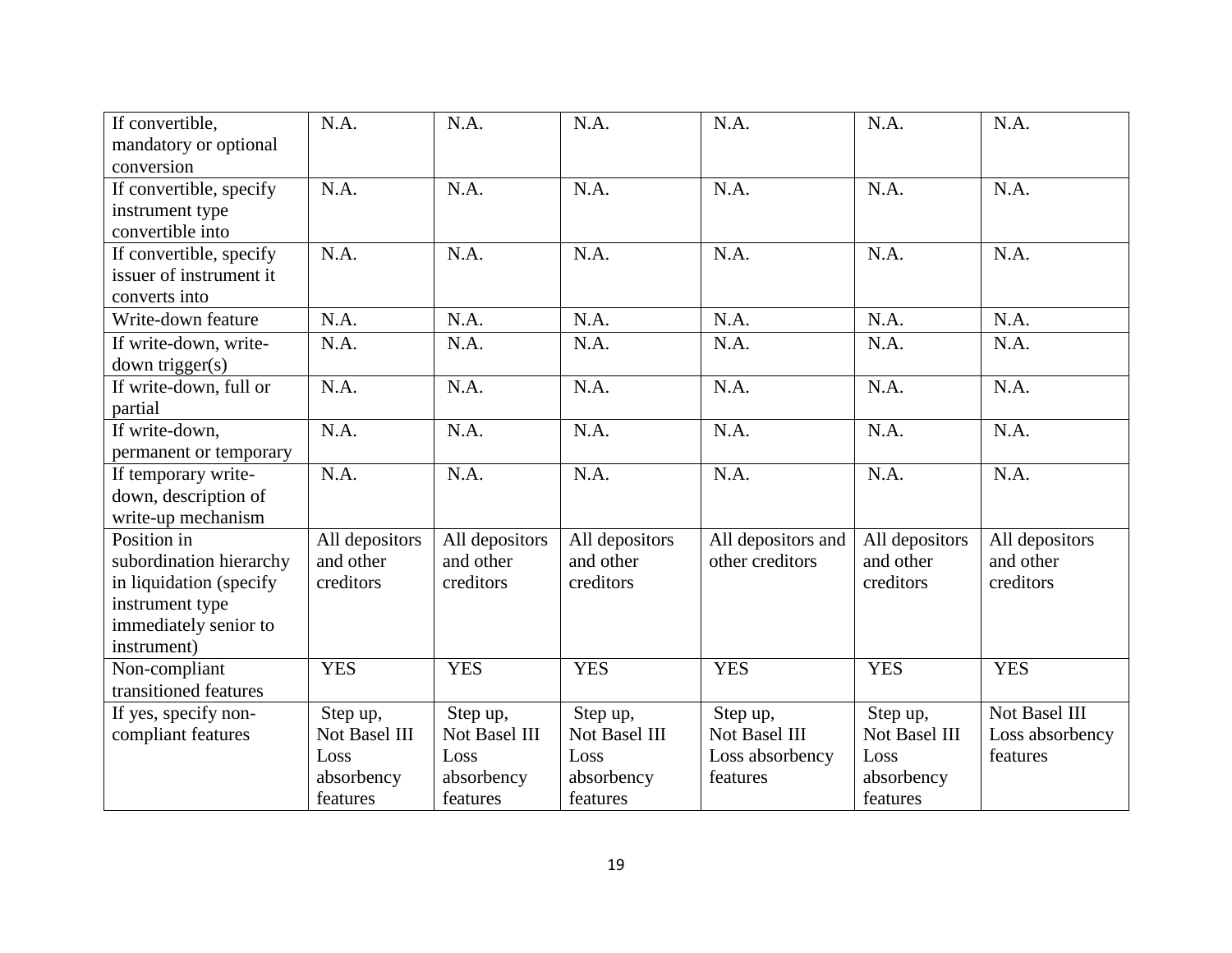**The main features of Subordinated Debt capital instruments are given below:**

| <b>SERIES</b><br><b>DETAILS</b> | <b>Lower Tier II</b><br><b>Sr XIII</b> | <b>Lower Tier II</b><br><b>Sr XIV</b> |
|---------------------------------|----------------------------------------|---------------------------------------|
| <b>Issuer</b>                   |                                        |                                       |
| Unique                          | INE483109187                           | INE483A09245                          |
| identifier (e.g.                |                                        |                                       |
| CUSIP, ISIN or                  |                                        |                                       |
| Bloomberg                       |                                        |                                       |
| identifier for                  |                                        |                                       |
| private                         |                                        |                                       |
| placement)                      |                                        |                                       |
| Governing                       | <b>Indian Laws</b>                     | <b>Indian Laws</b>                    |
| $law(s)$ of the                 |                                        |                                       |
| instrument                      |                                        |                                       |
| Regulatory                      |                                        |                                       |
| treatment                       |                                        |                                       |
| Transitional                    | Tier <sub>2</sub>                      | Tier <sub>2</sub>                     |
| <b>Basel III rules</b>          |                                        |                                       |
| Post-transitional               | Ineligible                             | Ineligible                            |
| <b>Basel III rules</b>          |                                        |                                       |
| Eligible at                     | Solo and Group                         | Solo and Group                        |
| solo/group/                     |                                        |                                       |
| group & solo                    |                                        |                                       |
| Instrument type                 | <b>Tier 2 Debt Instruments</b>         | <b>Tier 2 Debt Instruments</b>        |
|                                 |                                        |                                       |
| Amount                          |                                        |                                       |
| recognised in                   |                                        |                                       |
| regulatory                      |                                        |                                       |
| capital (Rs. in                 | 1350                                   | 2500                                  |
| million, as of                  |                                        |                                       |
| most recent                     |                                        |                                       |
| reporting date)                 |                                        |                                       |
| Par value of                    | Rs.1.00 Mn                             | Rs.1.00 Mn                            |
| instrument                      |                                        |                                       |
| Accounting                      | <b>LIABILITY</b>                       | <b>LIABILITY</b>                      |
| classification                  |                                        |                                       |
| Original date of                | 10.02.2009                             | 21.12.2011                            |
| issuance                        |                                        |                                       |
| Perpetual or                    | <b>DATED</b>                           | <b>DATED</b>                          |
| dated                           |                                        |                                       |
| Original                        | 10.04.2018                             | 21.12.2026                            |
| maturity date                   |                                        |                                       |
| Issuer call                     | N <sub>o</sub>                         | Yes                                   |
| subject to prior                |                                        |                                       |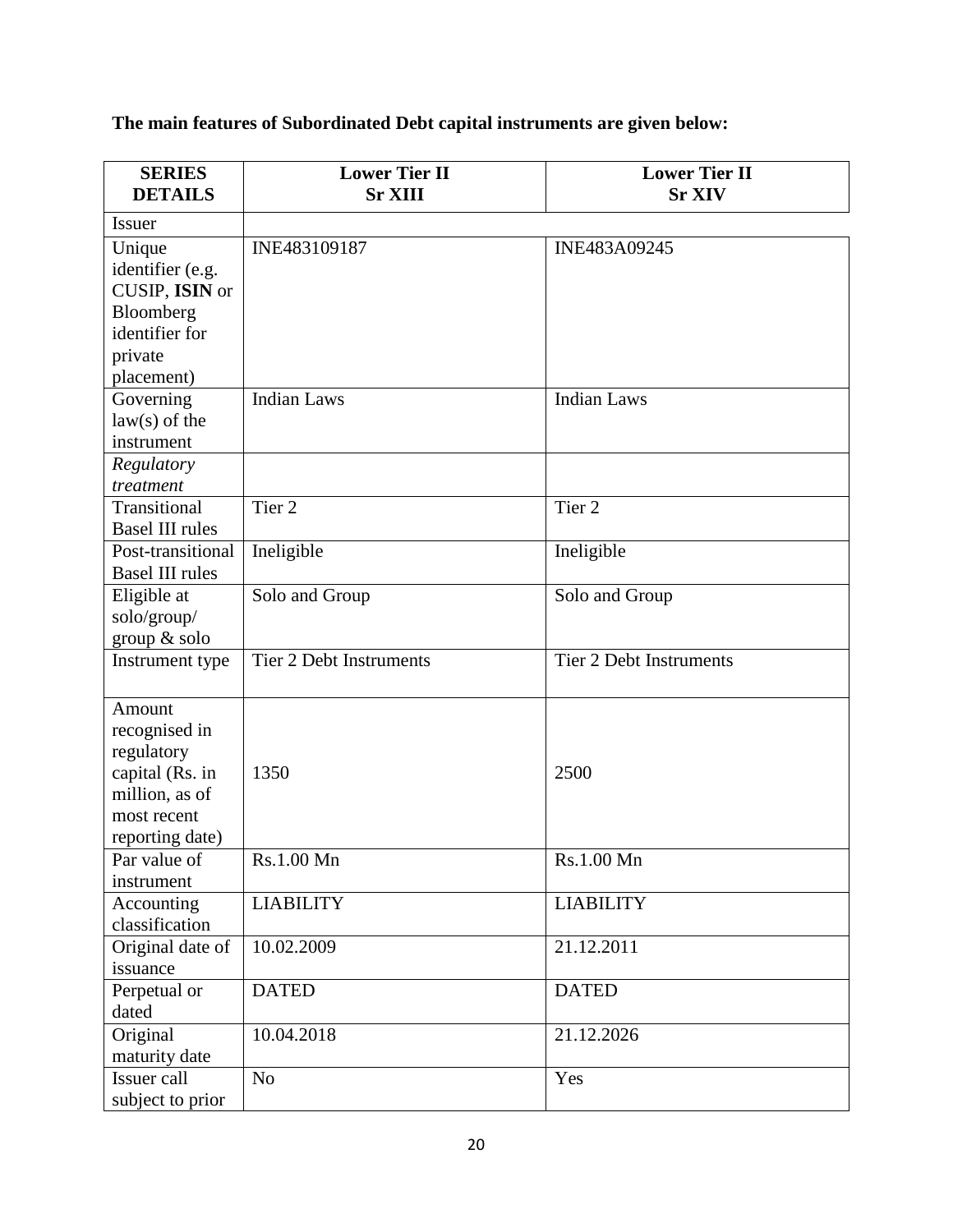| supervisory                        |                |                |
|------------------------------------|----------------|----------------|
| approval                           |                |                |
| Optional call                      | N.A.           | 21.12.2021     |
| date, contingent                   |                |                |
| call dates and                     |                |                |
| redemption                         |                |                |
| amount                             |                |                |
| Subsequent call                    | N.A.           | N.A.           |
| dates, if                          |                |                |
| applicable                         |                |                |
| Coupons /                          |                |                |
| dividends                          |                |                |
| Fixed or                           | Fixed          | Fixed          |
| floating                           |                |                |
| dividend/coupo                     |                |                |
| n                                  |                |                |
| Coupon rate                        | 9.35%          | 9.33%          |
| and any related                    |                |                |
| index                              |                |                |
| Existence of a                     | N <sub>o</sub> | N <sub>o</sub> |
| dividend                           |                |                |
| stopper                            |                |                |
| Fully                              | Mandatory      | Mandatory      |
| discretionary,                     |                |                |
| partially                          |                |                |
| discretionary or                   |                |                |
| mandatory                          |                |                |
| Existence of                       | N <sub>o</sub> | N <sub>o</sub> |
| step up or other                   |                |                |
| incentive to                       |                |                |
| redeem                             |                |                |
| Noncumulative                      | Noncumulative  | Noncumulative  |
| or cumulative                      |                |                |
| Convertible or                     | Nonconvertible | Nonconvertible |
| non-convertible                    |                |                |
| If convertible,                    | N.A.           | N.A.           |
| conversion                         |                |                |
| trigger(s)                         | N.A.           |                |
| If convertible,                    |                | N.A.           |
| fully or partially                 | N.A.           | N.A.           |
| If convertible,<br>conversion rate |                |                |
|                                    | N.A.           |                |
| If convertible,                    |                | N.A.           |
| mandatory or                       |                |                |
| optional                           |                |                |
| conversion                         |                |                |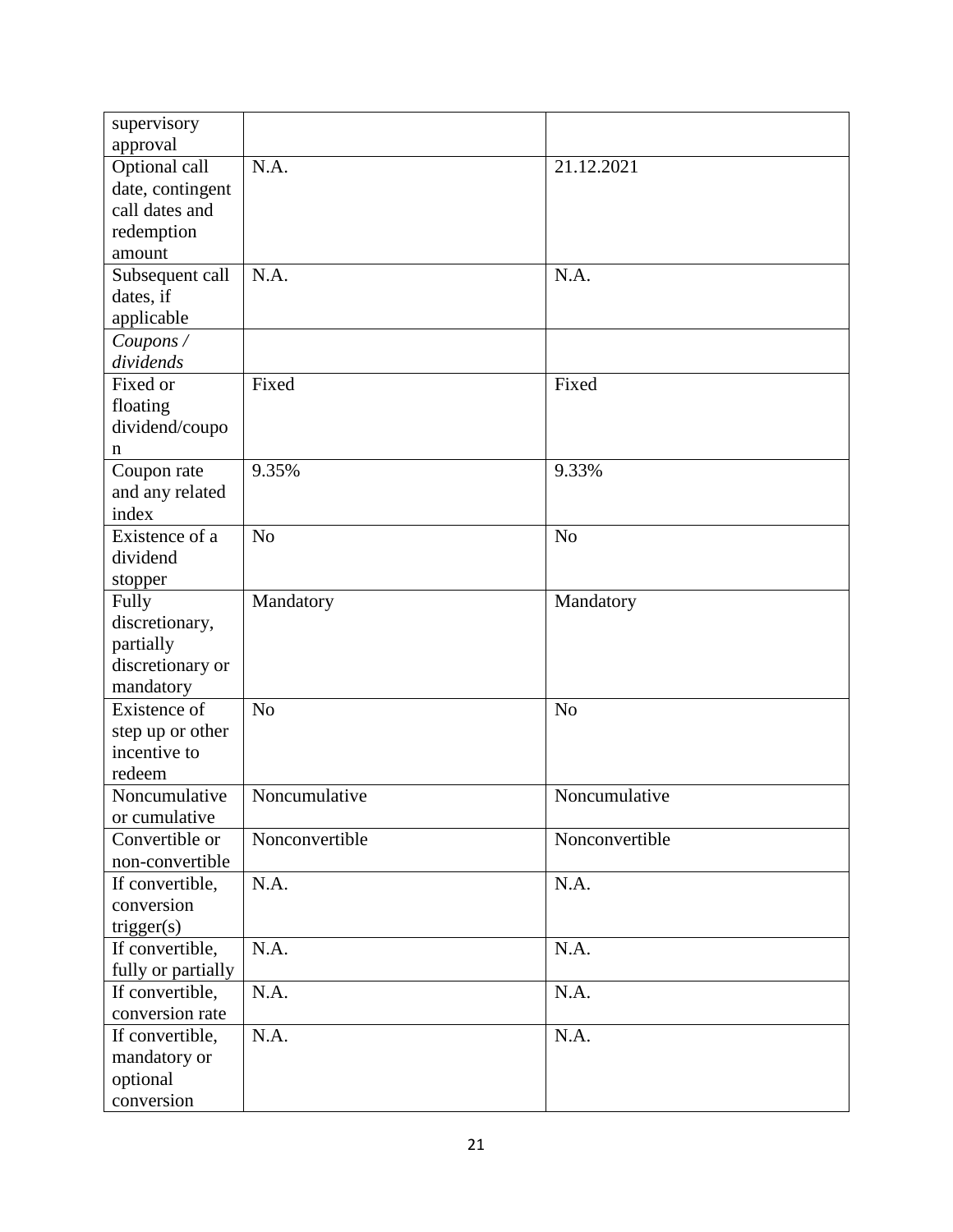| If convertible,   | N.A.                               | N.A.                               |
|-------------------|------------------------------------|------------------------------------|
| specify           |                                    |                                    |
| instrument type   |                                    |                                    |
| convertible into  |                                    |                                    |
| If convertible,   | N.A.                               | N.A.                               |
| specify issuer of |                                    |                                    |
| instrument it     |                                    |                                    |
| converts into     |                                    |                                    |
| Write-down        | Not Applicable                     | Not Applicable                     |
| feature           |                                    |                                    |
| If write-down,    | N.A.                               | N.A.                               |
| write-down        |                                    |                                    |
| trigger(s)        |                                    |                                    |
| If write-down,    | N.A.                               | N.A.                               |
| full or partial   |                                    |                                    |
| If write-down,    | N.A.                               | N.A.                               |
| permanent or      |                                    |                                    |
| temporary         |                                    |                                    |
| If temporary      | N.A.                               | N.A.                               |
| write-down,       |                                    |                                    |
| description of    |                                    |                                    |
| write-up          |                                    |                                    |
| mechanism         |                                    |                                    |
| Position in       | All depositors and other creditors | All depositors and other creditors |
| subordination     |                                    |                                    |
| hierarchy in      |                                    |                                    |
| liquidation       |                                    |                                    |
| (specify          |                                    |                                    |
| instrument type   |                                    |                                    |
| immediately       |                                    |                                    |
| senior to         |                                    |                                    |
| instrument)       |                                    |                                    |
| Non-compliant     | <b>YES</b>                         | <b>YES</b>                         |
| transitioned      |                                    |                                    |
| features          |                                    |                                    |
| If yes, specify   | Not Basel III Loss absorbency      | Not Basel III Loss absorbency      |
| non-compliant     | features                           | features                           |
| features          |                                    |                                    |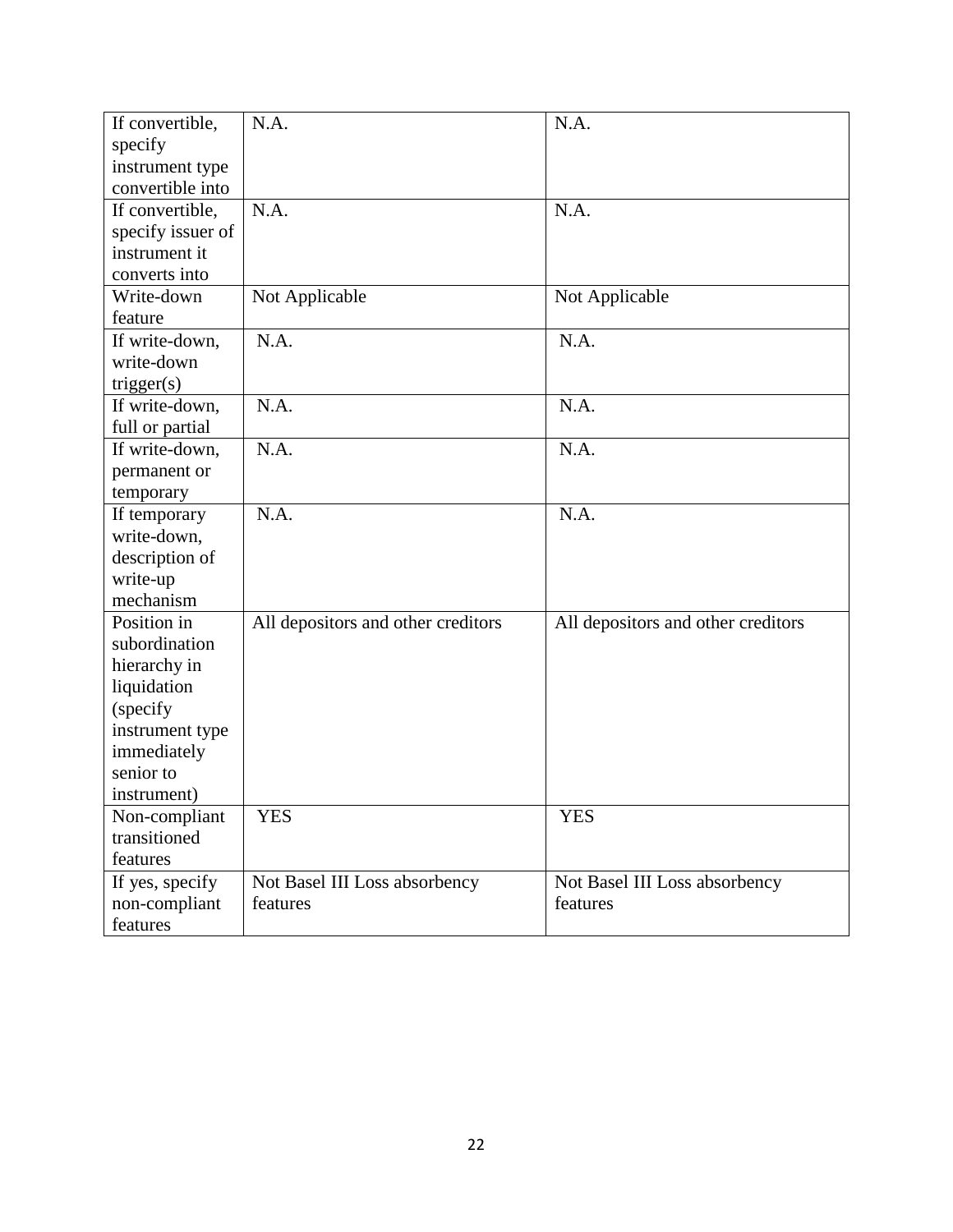|                                                                                                     | <b>BASEL III COMPLIANT TIER II BONDS</b> |                                |  |  |
|-----------------------------------------------------------------------------------------------------|------------------------------------------|--------------------------------|--|--|
|                                                                                                     | <b>SRI</b>                               | <b>SRII</b>                    |  |  |
| <b>Issuer</b>                                                                                       |                                          |                                |  |  |
| Unique identifier (e.g.<br>CUSIP, ISIN or<br>Bloomberg identifier<br>for private placement)         | INE483A09260                             | INE483A09278                   |  |  |
| Governing $law(s)$ of<br>the instrument                                                             | <b>Indian Laws</b>                       | <b>Indian Laws</b>             |  |  |
| <b>Regulatory treatment</b>                                                                         |                                          |                                |  |  |
| <b>Transitional Basel III</b><br>rules                                                              | Tier <sub>2</sub>                        | Tier <sub>2</sub>              |  |  |
| <b>Post-transitional Basel</b><br>III rules                                                         | <b>ELIGIBLE</b>                          | <b>ELIGIBLE</b>                |  |  |
| Eligible at solo/group/<br>group & solo                                                             | Solo and Group                           | Solo and Group                 |  |  |
| Instrument type                                                                                     | <b>Tier 2 Debt Instruments</b>           | <b>Tier 2 Debt Instruments</b> |  |  |
| Amount recognised in<br>regulatory capital (Rs.<br>in million, as of most<br>recent reporting date) | 10000                                    | 5000                           |  |  |
| Par value of<br>instrument                                                                          | Rs.1.00 Mn                               | Rs.1.00 Mn                     |  |  |
| Accounting<br>classification                                                                        | <b>LIABILITY</b>                         | <b>LIABILITY</b>               |  |  |
| Original date of<br>issuance                                                                        | 08.11.2013                               | 07.03.2017                     |  |  |
| Perpetual or dated                                                                                  | <b>DATED</b>                             | <b>DATED</b>                   |  |  |
| Original maturity date                                                                              | 08.11.2023                               | $\overline{07.05.2027}$        |  |  |
| Issuer call subject to<br>prior supervisory<br>approval                                             | N <sub>o</sub>                           | Yes                            |  |  |
| Optional call date,<br>contingent call dates<br>and redemption<br>amount                            | N.A.                                     | 07.05.2022                     |  |  |
| Subsequent call dates,<br>if applicable                                                             | N.A.                                     | N.A.                           |  |  |
| Coupons / dividends                                                                                 |                                          |                                |  |  |
| Fixed or floating<br>dividend/coupon                                                                | Fixed                                    | Fixed                          |  |  |
| Coupon rate and any                                                                                 | 9.90%                                    | 8.62%                          |  |  |

**The main features of BASEL III compliant Tier 2 Bonds are given below:**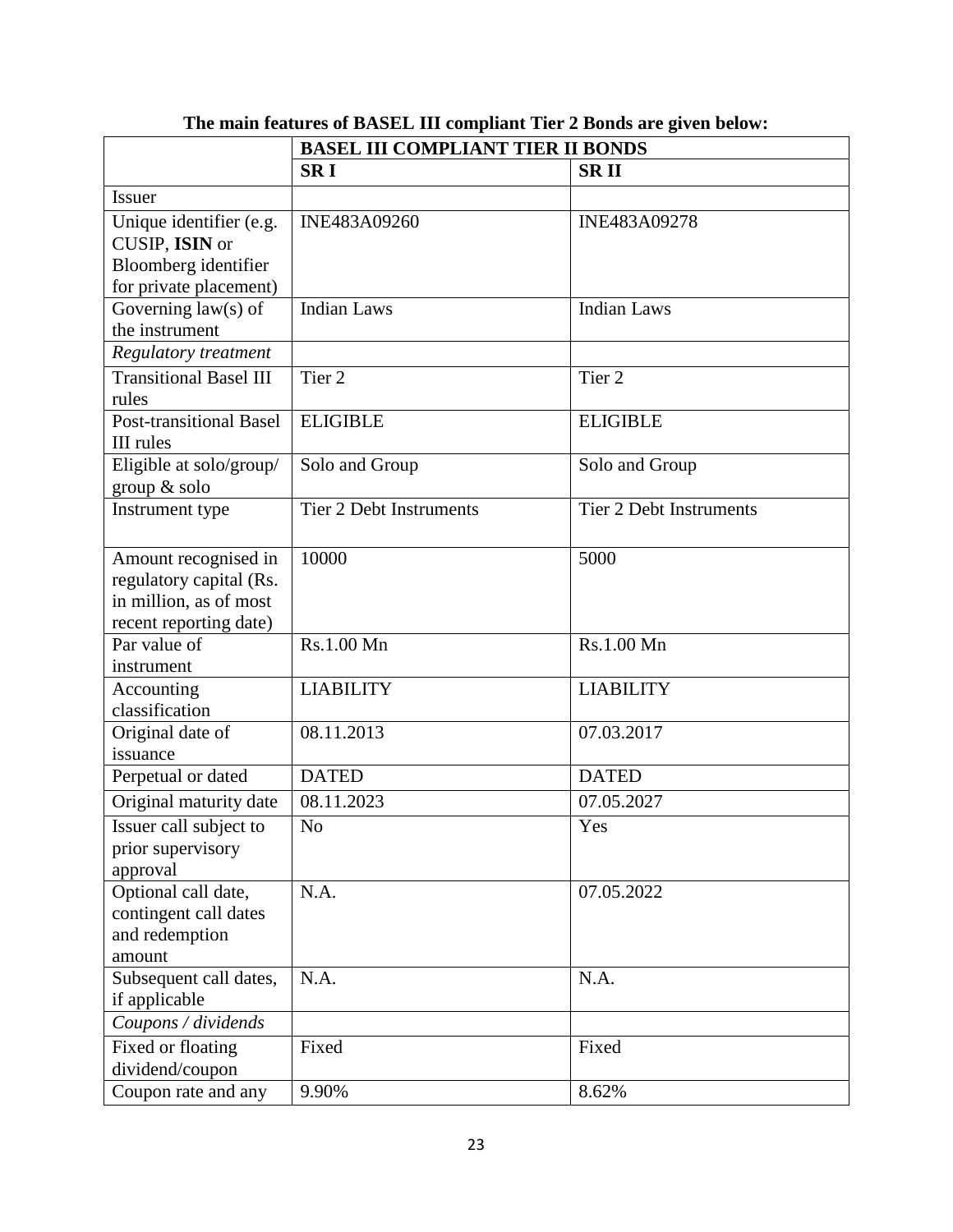| related index            |                                    |                                    |
|--------------------------|------------------------------------|------------------------------------|
| Existence of a           | N <sub>0</sub>                     | N <sub>o</sub>                     |
| dividend stopper         |                                    |                                    |
| Fully discretionary,     | Mandatory                          | Mandatory                          |
| partially discretionary  |                                    |                                    |
| or mandatory             |                                    |                                    |
| Existence of step up or  | N <sub>o</sub>                     | N <sub>o</sub>                     |
| other incentive to       |                                    |                                    |
| redeem                   |                                    |                                    |
| Noncumulative or         | Noncumulative                      | Noncumulative                      |
| cumulative               |                                    |                                    |
| Convertible or non-      | Nonconvertible                     | Nonconvertible                     |
| convertible              |                                    |                                    |
| If convertible,          | N.A.                               | N.A.                               |
| conversion trigger(s)    |                                    |                                    |
| If convertible, fully or | N.A.                               | N.A.                               |
| partially                |                                    |                                    |
| If convertible,          | N.A.                               | N.A.                               |
| conversion rate          |                                    |                                    |
| If convertible,          | N.A.                               | N.A.                               |
| mandatory or optional    |                                    |                                    |
| conversion               |                                    |                                    |
| If convertible, specify  | N.A.                               | N.A.                               |
| instrument type          |                                    |                                    |
| convertible into         |                                    |                                    |
| If convertible, specify  | N.A.                               | N.A.                               |
| issuer of instrument it  |                                    |                                    |
| converts into            |                                    |                                    |
| Write-down feature       | <b>YES</b>                         | <b>YES</b>                         |
| If write-down, write-    | These bonds, at the option of the  | These bonds, at the option of the  |
| down trigger(s)          | reserve bank of India, can be      | reserve bank of India, can be      |
|                          | temporarily written down or        | temporarily written down or        |
|                          | permanently written off upon       | permanently written off upon       |
|                          | occurrence of the trigger event,   | occurrence of the trigger event,   |
|                          | called the 'point of non-viability | called the 'point of non-viability |
|                          | trigger'("ponv trigger")           | trigger'("pony trigger")           |
| If write-down, full or   | Partial                            | Partial                            |
| partial                  |                                    |                                    |
| If write-down,           | Temporary                          | Temporary                          |
| permanent or             |                                    |                                    |
| temporary                |                                    |                                    |